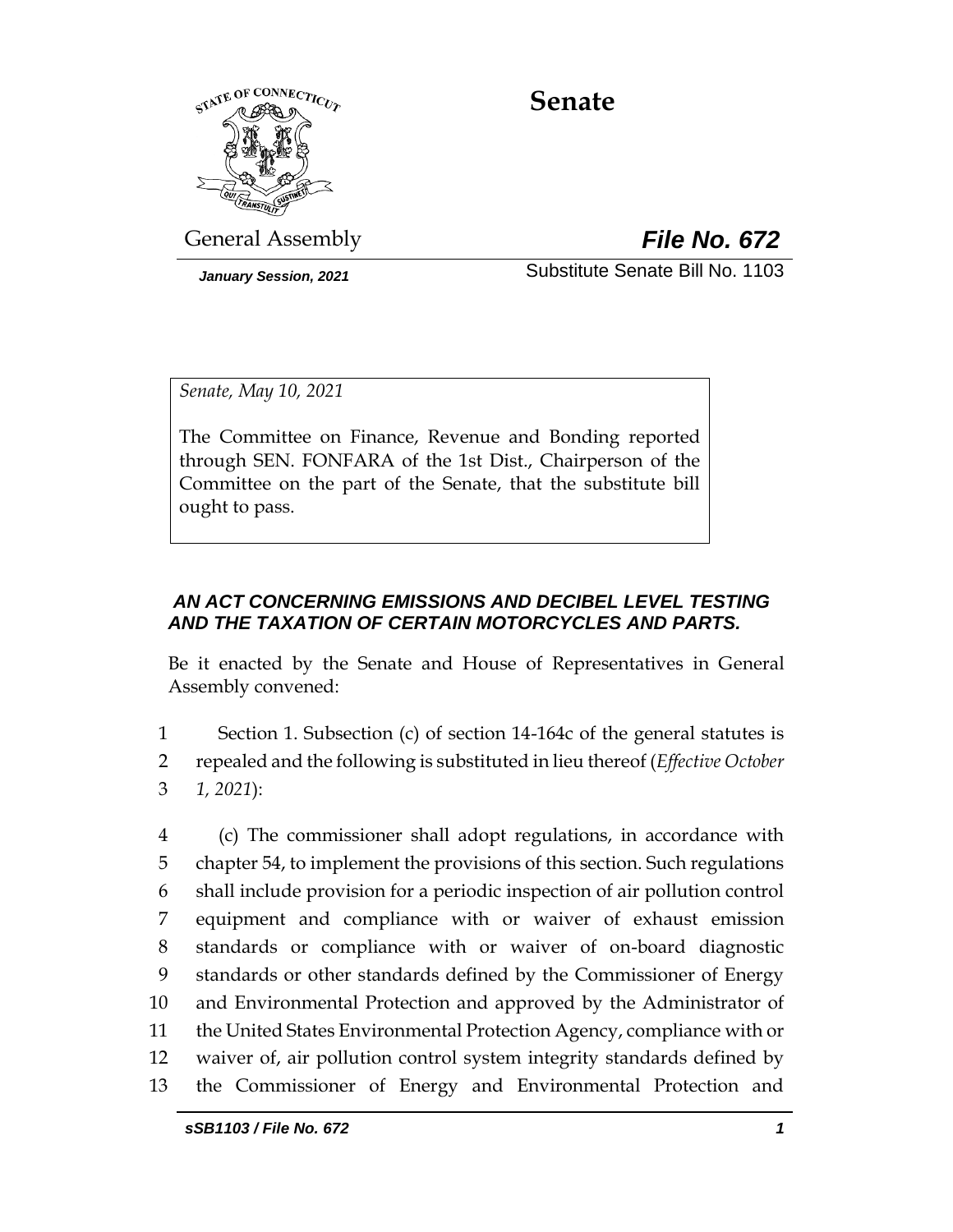compliance with or waiver of purge system standards defined by the Commissioner of Energy and Environmental Protection. Such regulations may provide for an inspection procedure using an on-board diagnostic information system for all 1996 model year and newer motor vehicles. Such regulations shall apply to all motor vehicles registered or which will be registered in this state except: (1) Vehicles having a gross weight of more than ten thousand pounds; (2) vehicles powered by electricity; (3) bicycles with motors attached; (4) **[**motorcycles; (5)**]** vehicles operating with a temporary registration; **[**(6)**]** (5) vehicles manufactured twenty-five or more years ago; **[**(7)**]** (6) new vehicles at the time of initial registration; **[**(8)**]** (7) vehicles registered but not designed primarily for highway use; **[**(9)**]** (8) farm vehicles, as defined in subsection (q) of section 14-49; **[**(10)**]** (9) diesel-powered type II school buses; **[**(11)**]** (10) a vehicle operated by a licensed dealer or repairer either to or from a location of the purchase or sale of such vehicle or for the purpose of obtaining an official emissions or safety inspection; **[**(12)**]** 30 (11) vehicles that have met the inspection requirements of section 14- 103a and are registered by the commissioner as composite vehicles; **[**(13)**]** (12) electric bicycles, as defined in section 14-1; or **[**(14)**]** (13) electric foot scooters, as defined in section 14-1. On and after July 1, 2002, such regulations shall exempt from the periodic inspection requirement any vehicle four or less model years of age, beginning with model year 2003 and the previous three model years, provided that such exemption shall lapse upon a finding by the Administrator of the United States Environmental Protection Agency or by the Secretary of the United States Department of Transportation that such exemption causes the state to violate applicable federal environmental or transportation planning requirements. Notwithstanding any provisions of this subsection, the commissioner may require an initial emissions inspection and compliance or waiver prior to registration of a new motor vehicle. If the Commissioner of Energy and Environmental Protection finds that it is necessary to inspect motor vehicles **[**which**]** that are exempt under subdivision (1) **[**or (4)**]** of this subsection **[**,**]** or motor vehicles that are four or less model years of age in order to achieve compliance with federal law concerning emission reduction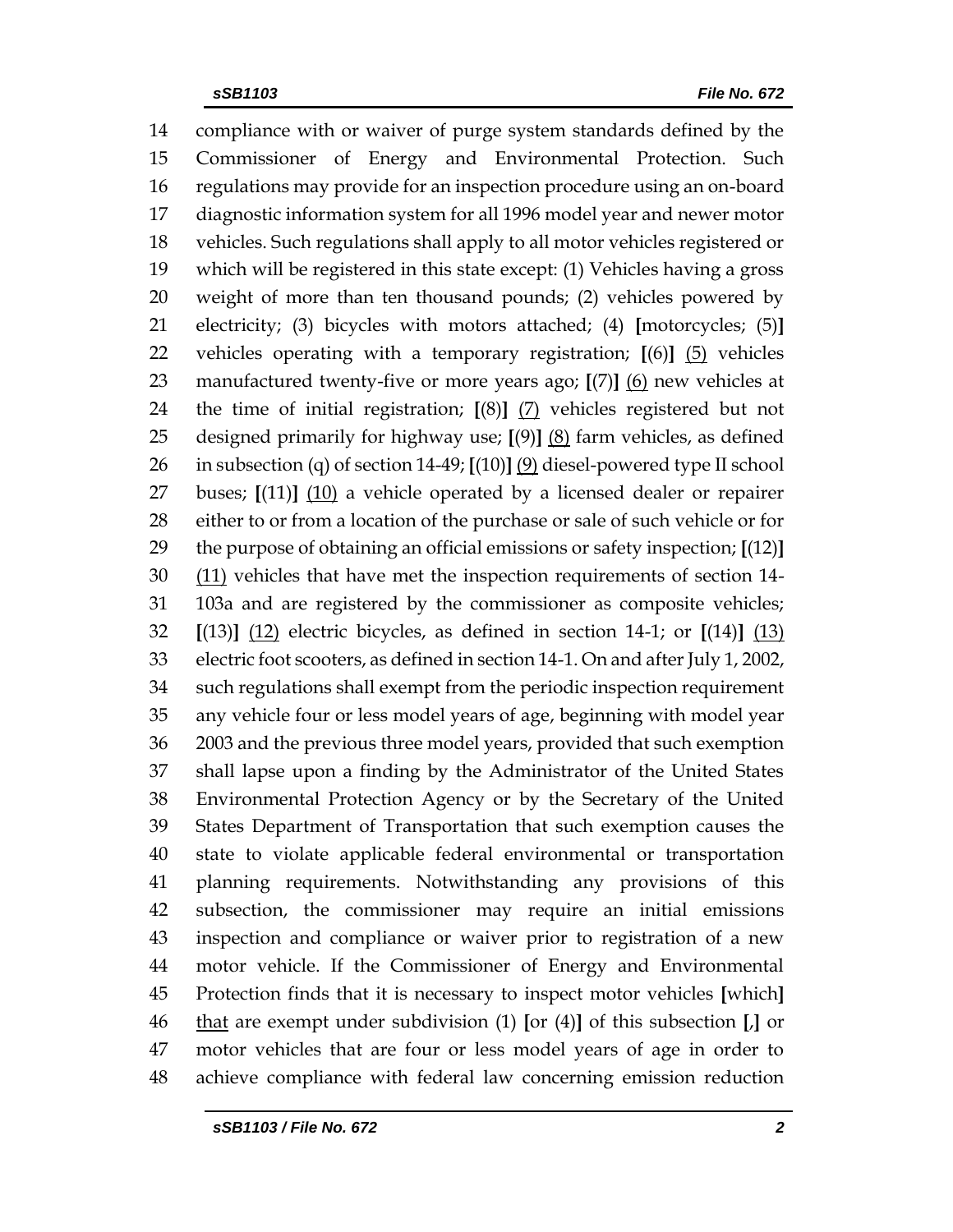requirements, the Commissioner of Motor Vehicles may adopt regulations, in accordance with the provisions of chapter 54, to require the inspection of **[**motorcycles,**]** designated motor vehicles having a gross weight of more than ten thousand pounds or motor vehicles four or less model years of age.

 Sec. 2. (NEW) (*Effective October 1, 2021*) (a) (1) In addition to the requirements under subsection (c) of section 14-164c of the general statutes, as amended by this act, and any regulations adopted thereunder regarding periodic inspection of air pollution control equipment, exhaust emission standards, air pollution control system integrity standards and purge system standards, each motor vehicle, as defined in section 14-1 of the general statutes, that is subject to such requirements shall undergo periodic inspection of the maximum decibel level produced by such vehicle. Such decibel level inspection shall be conducted at the time a motor vehicle is presented for inspection pursuant to subsection (c) of section 14-164c of the general statutes, as amended by this act.

 (2) The maximum decibel level for a motor vehicle shall not exceed the maximum decibel level permitted pursuant to section 14-80a of the general statutes and any regulations adopted thereunder, when the decibel level is measured in accordance with the provisions of subsection (c) of section 14-80a of the general statutes.

 (b) The Commissioner of Energy and Environmental Protection shall consult with the Commissioner of Motor Vehicles and furnish the commissioner with technical information, including testing techniques, standards and instructions for (1) emission control features and equipment for motorcycles, and (2) decibel level inspections for motor vehicles. Such standards shall be consistent with provisions of federal law, if any, relating to control of emissions from the motorcycles concerned or any regulations adopted by the Commissioner of Energy and Environmental Protection or to maximum decibel levels for the motor vehicles concerned. Such standards shall be periodically reviewed by the Commissioner of Energy and Environmental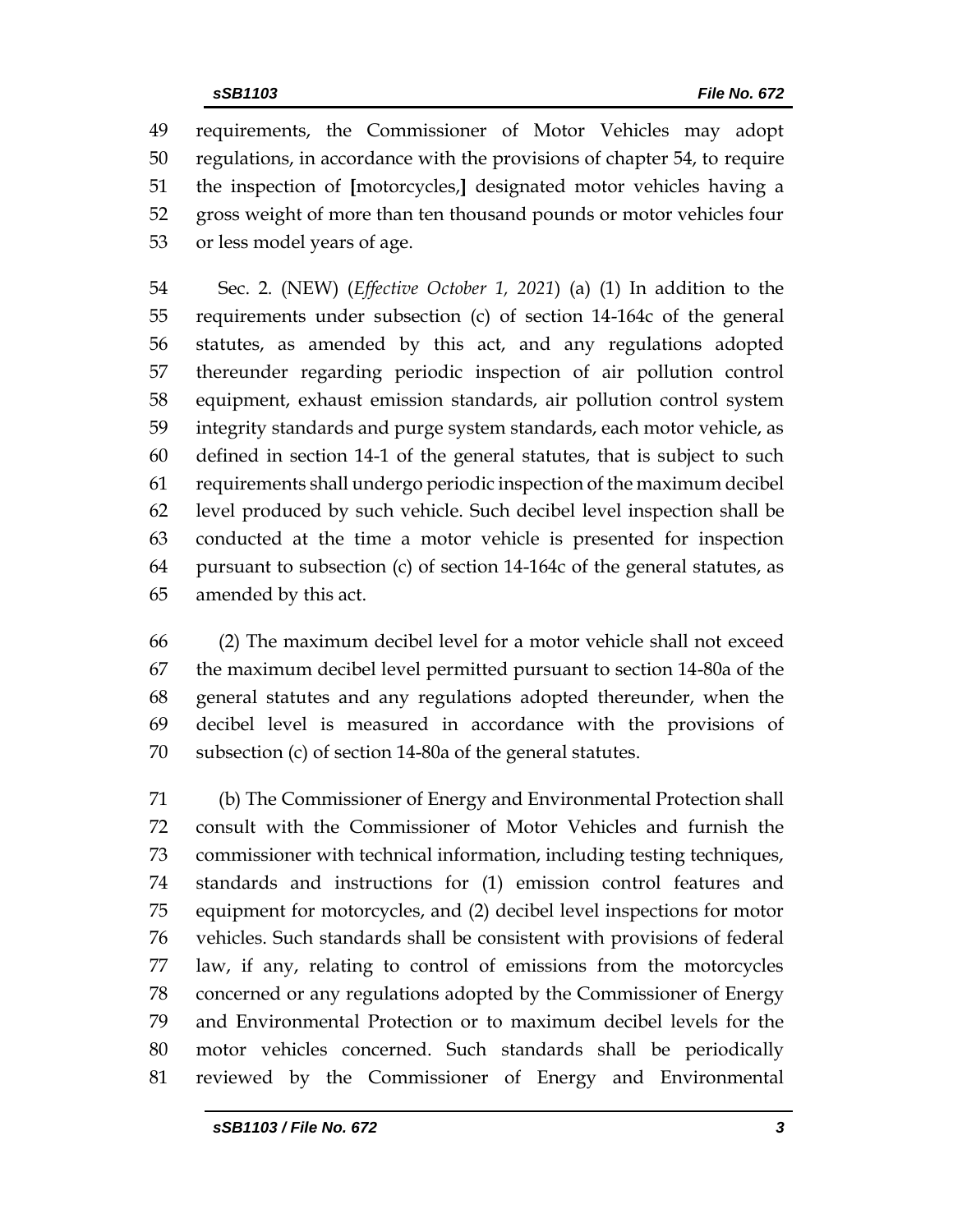Protection and revised, if necessary, to achieve the objectives of the motorcycle emission inspection program and the motor vehicle decibel level inspection program.

 (c) The Commissioner of Motor Vehicles may enter into a negotiated inspection agreement or agreement with an independent contractor or contractors, in accordance with the provisions of section 14-164c of the general statutes, as amended by this act, to provide for the leasing, construction, equipping, maintenance or operation of a system of official emissions inspection stations in such numbers and locations as may be required to provide motorcycle owners reasonably convenient access to inspection facilities and motor vehicle owners reasonably convenient access to decibel level inspection. The commissioner may amend any negotiated inspection agreement entered into with an independent contractor or contractors, pursuant to section 14-164c of the general statutes, as amended by this act, to allow an existing inspection facility to provide emissions inspection services to motorcycle owners and decibel level inspection services to motor vehicle owners. Any such contractor and inspection facility under this subsection shall be subject to and comply with the applicable provisions set forth in section 14-164c of the general statutes, as amended by this act.

 (d) (1) The Commissioner of Motor Vehicles, with approval of the Secretary of the Office of Policy and Management, shall establish, and from time to time modify, the inspection fees, not to exceed twenty dollars for each biennial inspection or reinspection required pursuant to this section for the inspection of emission control features and equipment for motorcycles. The commissioner may establish, and from time to time modify, an additional fee for the inspection of the decibel levels of motor vehicles, provided such fee does not exceed the fee for a biennial inspection or reinspection required for emission controls features and equipment. Such fees shall be paid in a manner prescribed by the commissioner. If the costs to the state of the inspection program, including administrative costs and payments to any independent contractor, exceed the income from such fees, such excess costs shall be borne by the state.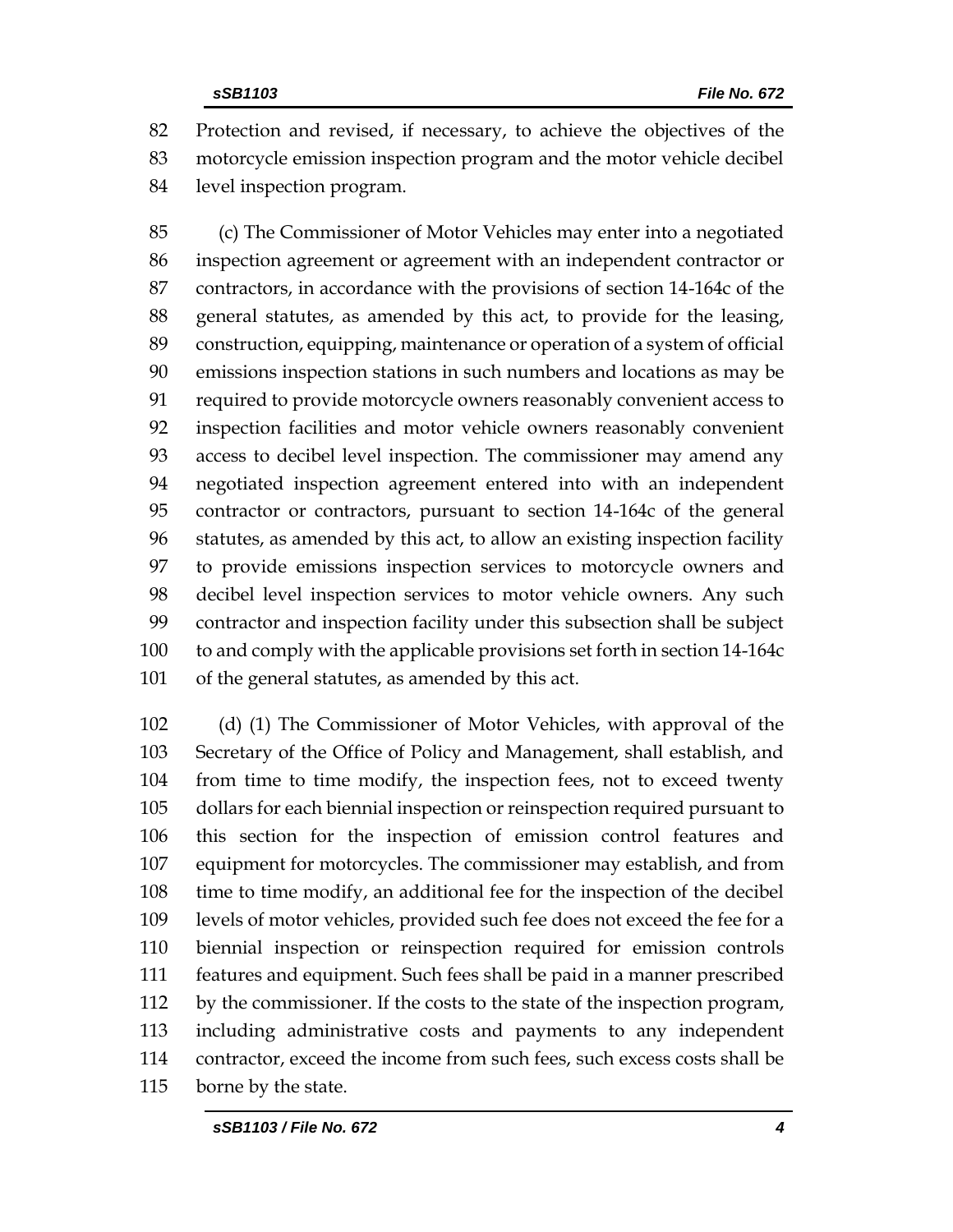(2) Any person whose vehicle has been inspected at an official emissions inspection station shall, if such vehicle is found not to comply with any required standards, have the vehicle repaired and have the right within sixty consecutive calendar days to return such vehicle to the same official emissions inspection station for one reinspection without charge, provided, where the sixtieth day falls on a Sunday, legal holiday or a day on which the commissioner has established that special circumstances or conditions exist that have caused emissions inspection to be impracticable, such person may return such vehicle for reinspection on the next day. The commissioner shall assess a late fee of twenty dollars against the owner of a motor vehicle that has not presented such motor vehicle for an emissions inspection within thirty days following the expiration date of the assigned inspection period, or that has not presented such motor vehicle for a reinspection within sixty days following a test failure, or both. The commissioner may waive such late fee when it is proven to the commissioner's satisfaction that the failure to have the vehicle inspected within thirty days of the assigned inspection period or during the sixty-day reinspection period was due to exigent circumstances. If ownership of the motor vehicle has been transferred, the new owner shall have such motor vehicle inspected within thirty days of the registration of such motor vehicle. After the expiration of such thirty-day period, the commissioner shall require the payment of the late fee specified in this subdivision. If the thirtieth day falls on a Sunday, legal holiday or a day on which the commissioner has established that special circumstances or conditions exist that have caused emissions inspection to be impracticable, such vehicle may be inspected on the next day and no late fee shall be assessed.

 (e) The Commissioner of Motor Vehicles may adopt regulations, in accordance with the provisions of chapter 54 of the general statutes, to implement the provisions of this section.

 Sec. 3. (NEW) (*Effective October 1, 2021*) (a) No person shall fail to maintain in good working order or remove, dismantle or otherwise cause to be inoperative any equipment or feature of a motor vehicle that limits the maximum decibel level produced by such motor vehicle to a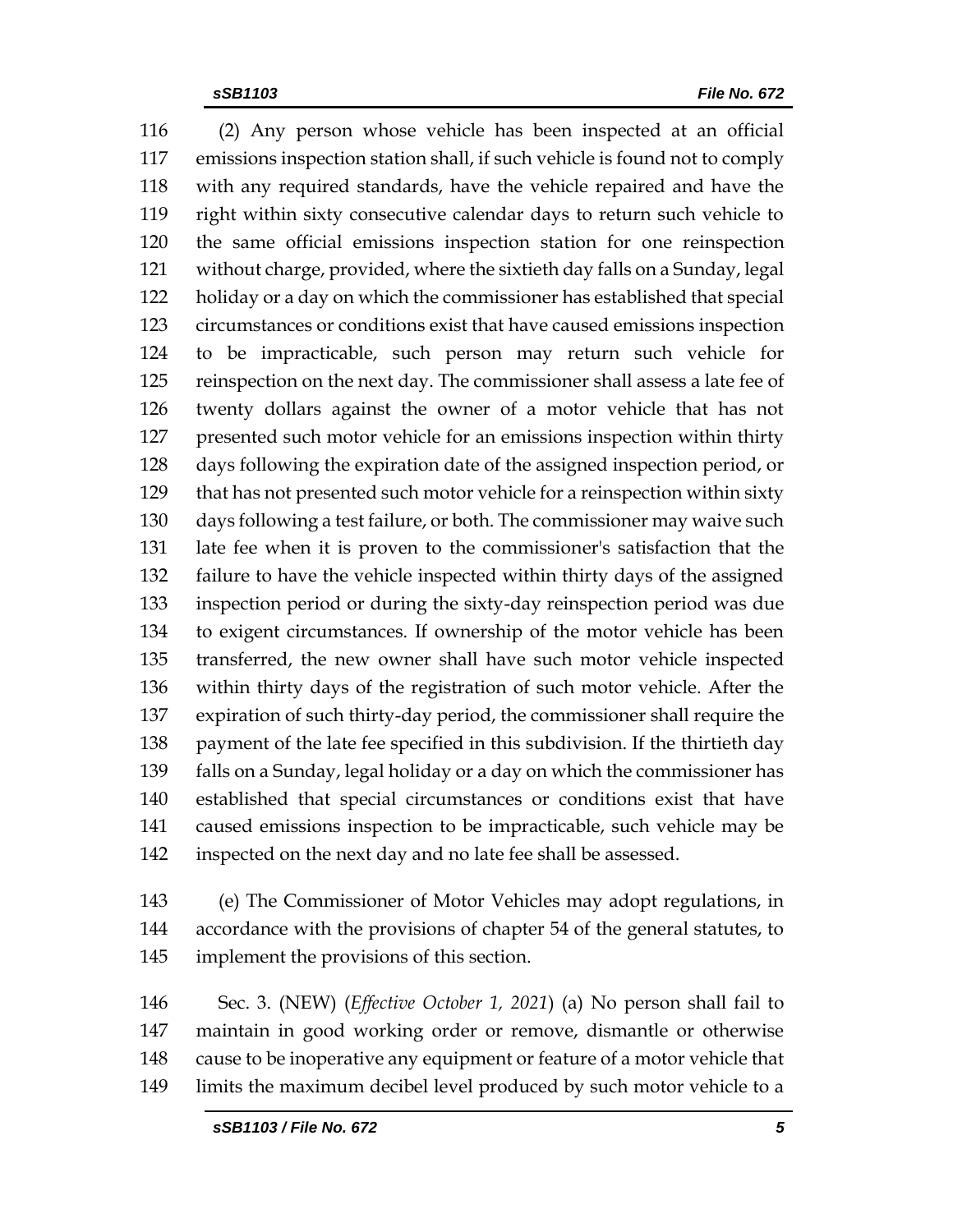level that is equal to or below the maximum decibel level permitted pursuant to section 14-80a of the general statutes and any regulations adopted thereunder. Any such failure to maintain in good working order or removal, dismantling or causing of inoperability shall subject the owner thereof to revocation of registration for such vehicle by the Commissioner of Motor Vehicles unless all parts and equipment constituting elements of decibel control have been made operable and in good working order within sixty days of notice by said commissioner of such violation. Any such failure shall be considered a failure to comply with the periodic inspection requirements established under subsection (a) of section 2 of this act. As used in this section, "motor vehicle" has the same meaning as provided in section 14-1 of the general statutes.

 (b) No motor vehicle subject to the inspection requirements of section 2 of this act shall be operated upon the highways of this state unless such vehicle has been presented for inspection in accordance with a schedule for inspection and compliance as established by the commissioner. The commissioner shall grant waivers from compliance with standards for vehicles that fail any required inspection and require an unreasonable cost of repair, as determined by the commissioner, to bring the vehicle into compliance. The commissioner may determine compliance of a vehicle that has failed a decibel level retest by means of a complete physical and functional diagnosis and inspection of the vehicle, showing that no additional noise-related repairs are needed. An extension of time, not to exceed the period of inspection frequency, may be granted to obtain needed repairs on a vehicle in the case of economic hardship of the owner. Only one such extension may be granted for any vehicle.

 (c) No motor vehicle dealer licensed under section 14-52 of the general statutes shall sell any motor vehicle unless such motor vehicle (1) is in compliance with subsections (a) and (b) of section 2 of this act and any regulations adopted under section 2 of this act, and (2) has passed an emissions and decibel level inspection conducted in accordance with said subsections and regulations. No person, firm or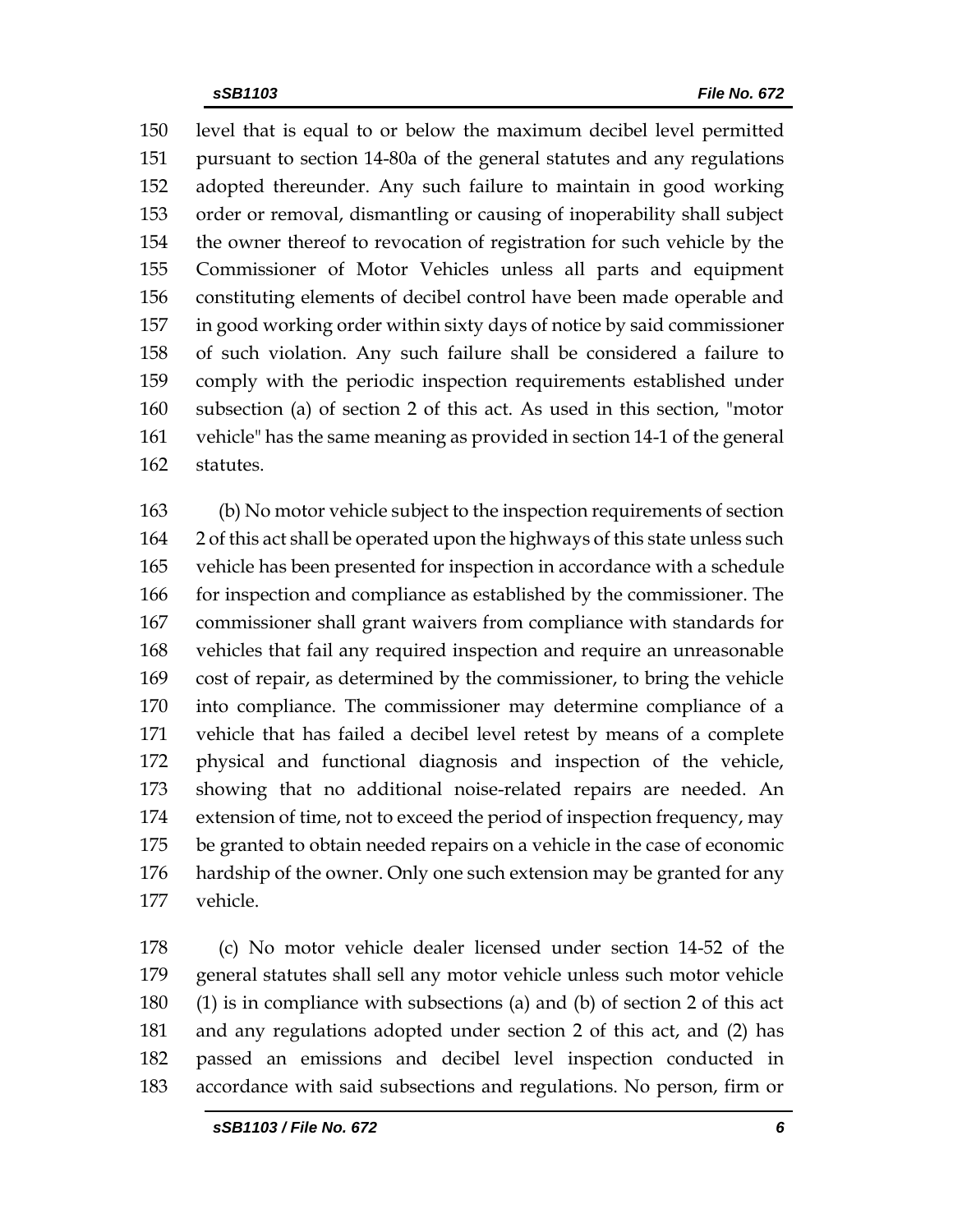corporation shall operate or allow to be operated any motor vehicle that has not been inspected and found to be in compliance with the provisions of section 2 of this act and any regulations adopted thereunder. Operation in violation of said subsections or regulations shall be an infraction for each violation, except that the fine for a first violation shall be fifty dollars. The commissioner may deny the issuance of registration to the owner of a motor vehicle, or the renewal of registration to any such owner, or suspend or revoke any registration that has been issued, if such motor vehicle is not in compliance with the inspection requirements of section 2 of this act, or such owner has failed to pay any fee required by the provisions of section 2 of this act.

 (d) Each motor vehicle dealer shall include with each sales tax return filed with the Department of Revenue Services a statement attesting that each motor vehicle sold during the period for which such return is filed was in compliance with the provisions of subdivision (2) of subsection (a) of section 2 of this act at the time of the sale.

 (e) The commissioner may adopt regulations, in accordance with the provisions of chapter 54 of the general statutes, to implement the provisions of this section.

 Sec. 4. Section 22a-6a of the general statutes is repealed and the following is substituted in lieu thereof (*Effective October 1, 2021*):

 (a) Any person who knowingly or negligently violates any provision of section 14-100b, **[**or**]** 14-164c, as amended by this act, or section 2 of 207 this act, subdivision  $(3)$  of subsection  $(b)$  of section 15-121, section 15- 171, 15-172, 15-175, 22a-5, 22a-6 or 22a-7, chapter 440, chapter 441, section 22a-69 or 22a-74, subsection (b) of section 22a-134p, section 22a- 162, 22a-171, 22a-174, 22a-175, 22a-177, 22a-178, 22a-181, 22a-183, 22a- 184, 22a-190, 22a-208, 22a-208a, 22a-209, 22a-213, 22a-220, 22a-225, 22a- 231, 22a-336, 22a-342, 22a-345, 22a-346, 22a-347, 22a-349a, 22a-358, 22a- 359, 22a-361, 22a-362, 22a-365 to 22a-379, inclusive, 22a-401 to 22a-411, inclusive, 22a-416, 22a-417, 22a-424 to 22a-433, inclusive, 22a-447, 22a- 449, 22a-450, 22a-451, 22a-454, 22a-458, 22a-461, 22a-462 or 22a-471, or any regulation, order or permit adopted or issued thereunder by the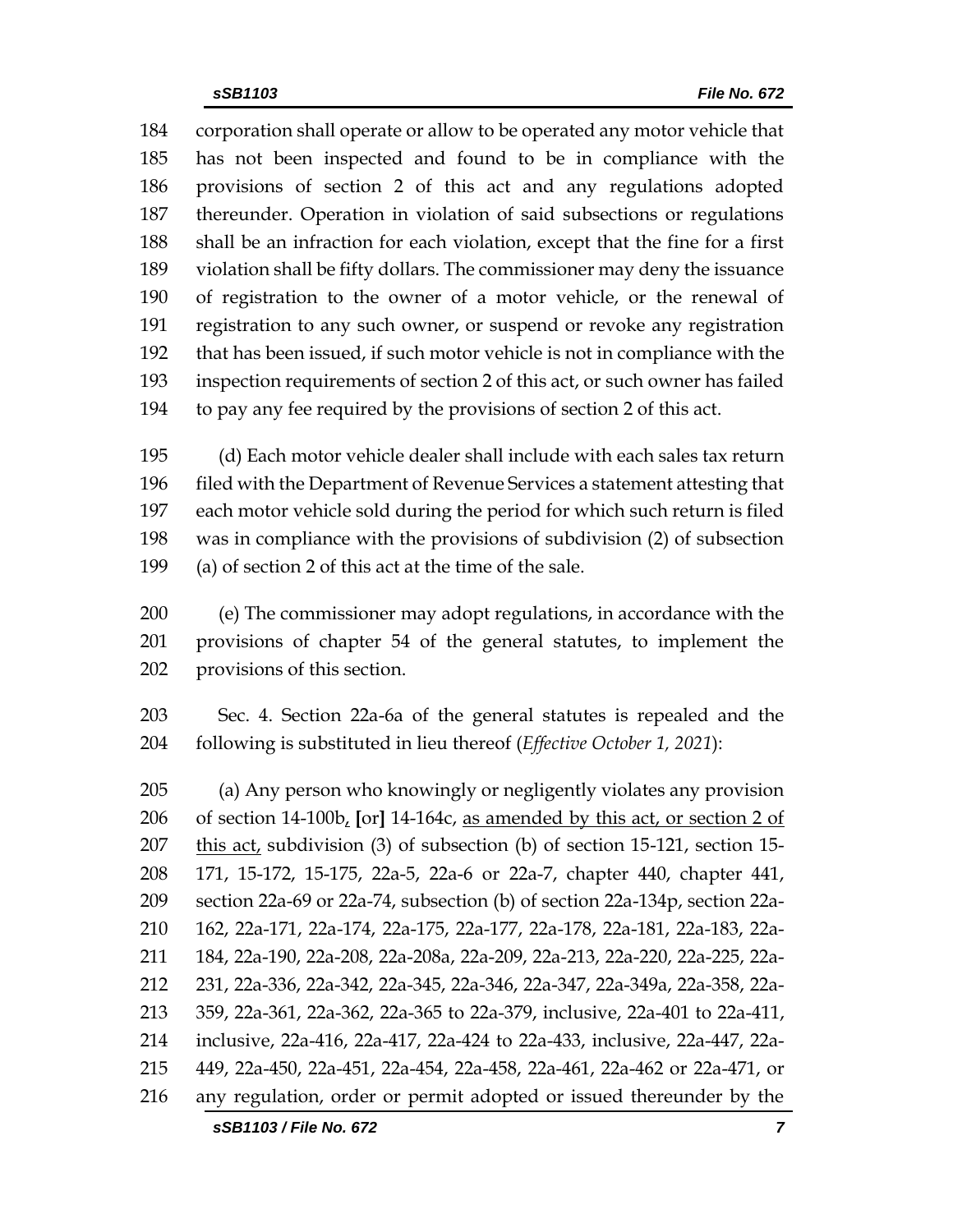Commissioner of Energy and Environmental Protection shall be liable to the state for the reasonable costs and expenses of the state in detecting, investigating, controlling and abating such violation. Such person shall also be liable to the state for the reasonable costs and expenses of the state in restoring the air, waters, lands and other natural resources of the state, including plant, wild animal and aquatic life to their former condition insofar as practicable and reasonable, or, if restoration is not practicable or reasonable, for any damage, temporary or permanent, caused by such violation to the air, waters, lands or other natural resources of the state, including plant, wild animal and aquatic life and to the public trust therein. Institution of a suit to recover for such damage, costs and expenses shall not preclude the application of any other remedies.

 (b) Whenever two or more persons knowingly or negligently violate any provision of section 14-100b, **[**or**]** 14-164c, as amended by this act, or section 2 of this act, subdivision (3) of subsection (b) of section 15-121, section 15-171, 15-172, 15-175, 22a-5, 22a-6 or 22a-7, chapter 440, chapter 441, subsection (b) of section 22a-134p, section 22a-162, 22a-171, 22a-174, 22a-175, 22a-177, 22a-178, 22a-181, 22a-183, 22a-184, 22a-190, 22a-208, 22a-208a, 22a-209, 22a-213, 22a-220, 22a-225, 22a-231, 22a-336, 22a-342, 22a-345, 22a-346, 22a-347, 22a-349a, 22a-358, 22a-359, 22a-361, 22a-362, 22a-365 to 22a-379, inclusive, 22a-401 to 22a-411, inclusive, 22a-416, 22a- 417, 22a-424 to 22a-433, inclusive, 22a-447, 22a-449, 22a-450, 22a-451, 22a-454, 22a-458, 22a-461, 22a-462 or 22a-471, or any regulation, order or permit adopted or issued thereunder by the commissioner and responsibility for the damage caused thereby is not reasonably apportionable, such persons shall, subject to a right of equal contribution, be jointly and severally liable under this section.

 (c) Any person whose acts outside Connecticut contribute to environmental damage in Connecticut shall be subject to suit under this section if such person is subject to in personam jurisdiction within this 248 state pursuant to section 52-59b, or if such person, in person or through an agent, expects or should reasonably expect his acts outside this state to have an effect upon the environment in this state and process upon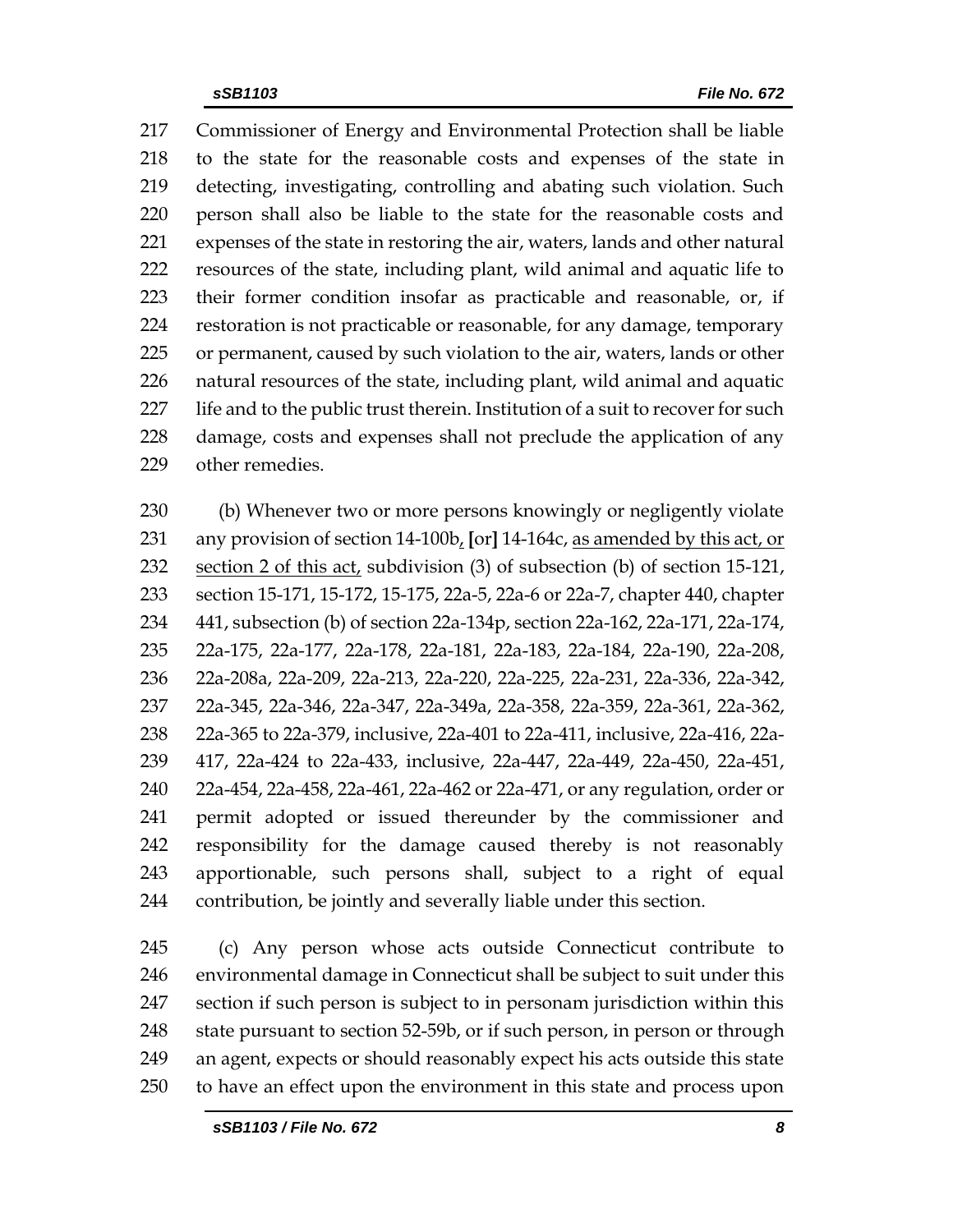any such person shall be served in the manner set forth in section 52- 59b.

 Sec. 5. Subsection (a) of section 22a-6b of the general statutes is repealed and the following is substituted in lieu thereof (*Effective October 1, 2021*):

 (a) The Commissioner of Energy and Environmental Protection shall adopt regulations, in accordance with the provisions of chapter 54, to establish a schedule setting forth the amounts, or the ranges of amounts, or a method for calculating the amount of the civil penalties which may become due under this section. Such schedule or method may be amended from time to time in the same manner as for adoption provided any such regulations which become effective after July 1, 1993, shall only apply to violations which occur after said date. The civil penalties established for each violation shall be of such amount as to insure immediate and continued compliance with applicable laws, regulations, orders and permits. Such civil penalties shall not exceed the following amounts:

 (1) For failure to file any registration, other than a registration for a general permit, for failure to file any plan, report or record, or any application for a permit, for failure to obtain any certification, for failure to display any registration, permit or order, or file any other information required pursuant to any provision of section 14-100b or 14-164c, subdivision (3) of subsection (b) of section 15-121, section 15-171, 15-172, 15-175, 22a-5, 22a-6, 22a-7, 22a-32, 22a-39 or 22a-42a, 22a-45a, chapter 441, sections 22a-134 to 22a-134d, inclusive, subsection (b) of section 22a- 134p, section 22a-171, 22a-174, 22a-175, 22a-177, 22a-178, 22a-181, 22a- 183, 22a-184, 22a-208, 22a-208a, 22a-209, 22a-213, 22a-220, 22a-231, 22a- 245a, 22a-336, 22a-342, 22a-345, 22a-346, 22a-347, 22a-349a, 22a-354p, 22a-358, 22a-359, 22a-361, 22a-362, 22a-368, 22a-401 to 22a-405, inclusive, 22a-411, 22a-411a, 22a-416, 22a-417, 22a-424 to 22a-433, inclusive, 22a- 447, 22a-449, 22a-450, 22a-451, 22a-454, 22a-458, 22a-461, 22a-462 or 22a-282 471, or any regulation, order or permit adopted or issued thereunder by the commissioner, and for other violations of similar character as set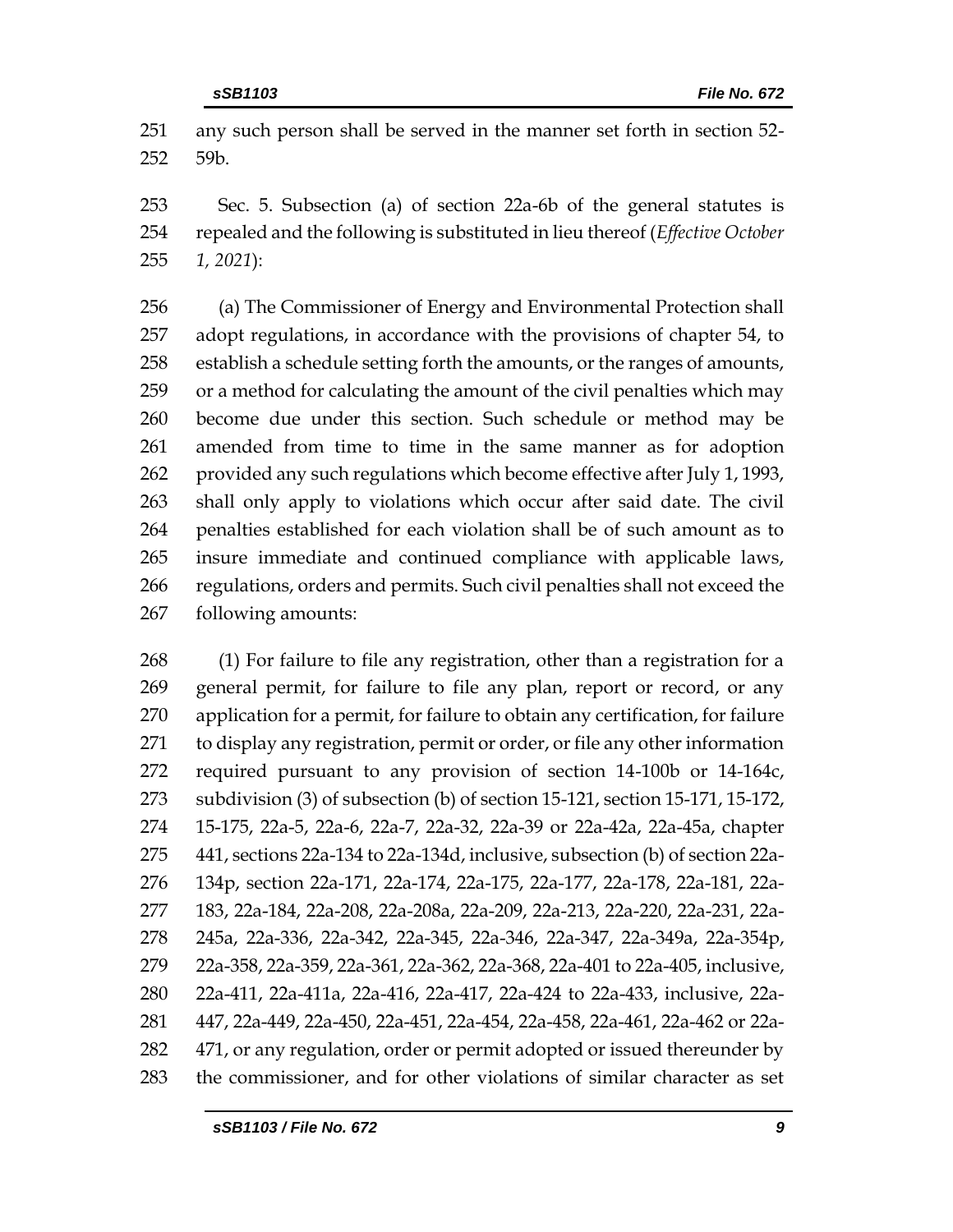forth in such schedule or schedules, no more than one thousand dollars for said violation and in addition no more than one hundred dollars for each day during which such violation continues;

 (2) For deposit, placement, removal, disposal, discharge or emission of any material or substance or electromagnetic radiation or the causing of, engaging in or maintaining of any condition or activity in violation of any provision of section 14-100b, **[**or**]** 14-164c or section 2 of this act, subdivision (3) of subsection (b) of section 15-121, section 15-171, 15-172, 15-175, 22a-5, 22a-6, 22a-7, 22a-32, 22a-39 or 22a-42a, 22a-45a, chapter 441, sections 22a-134 to 22a-134d, inclusive, section 22a-69 or 22a-74, subsection (b) of section 22a-134p, section 22a-162, 22a-171, 22a-174, 22a- 175, 22a-177, 22a-178, 22a-181, 22a-183, 22a-184, 22a-190, 22a-208, 22a- 208a, 22a-209, 22a-213, 22a-220, 22a-336, 22a-342, 22a-345, 22a-346, 22a- 347, 22a-349a, 22a-354p, 22a-358, 22a-359, 22a-361, 22a-362, 22a-368, 22a- 401 to 22a-405, inclusive, 22a-411, 22a-411a, 22a-416, 22a-417, 22a-424 to 22a-433, inclusive, 22a-447, 22a-449, 22a-450, 22a-451, 22a-454, 22a-458, 22a-461, 22a-462 or 22a-471, or any regulation, order or permit adopted thereunder by the commissioner, and for other violations of similar character as set forth in such schedule or schedules, no more than twenty-five thousand dollars for said violation for each day during which such violation continues;

 (3) For violation of the terms of any final order of the commissioner, except final orders under subsection (d) of this section and emergency orders and cease and desist orders as set forth in subdivision (4) of this subsection, for violation of the terms of any permit issued by the commissioner, and for other violations of similar character as set forth in such schedule or schedules, no more than twenty-five thousand dollars for said violation for each day during which such violation continues;

 (4) For violation of any emergency order or cease and desist order of the commissioner, and for other violations of similar character as set forth in such schedule or schedules, no more than twenty-five thousand dollars for said violation for each day during which such violation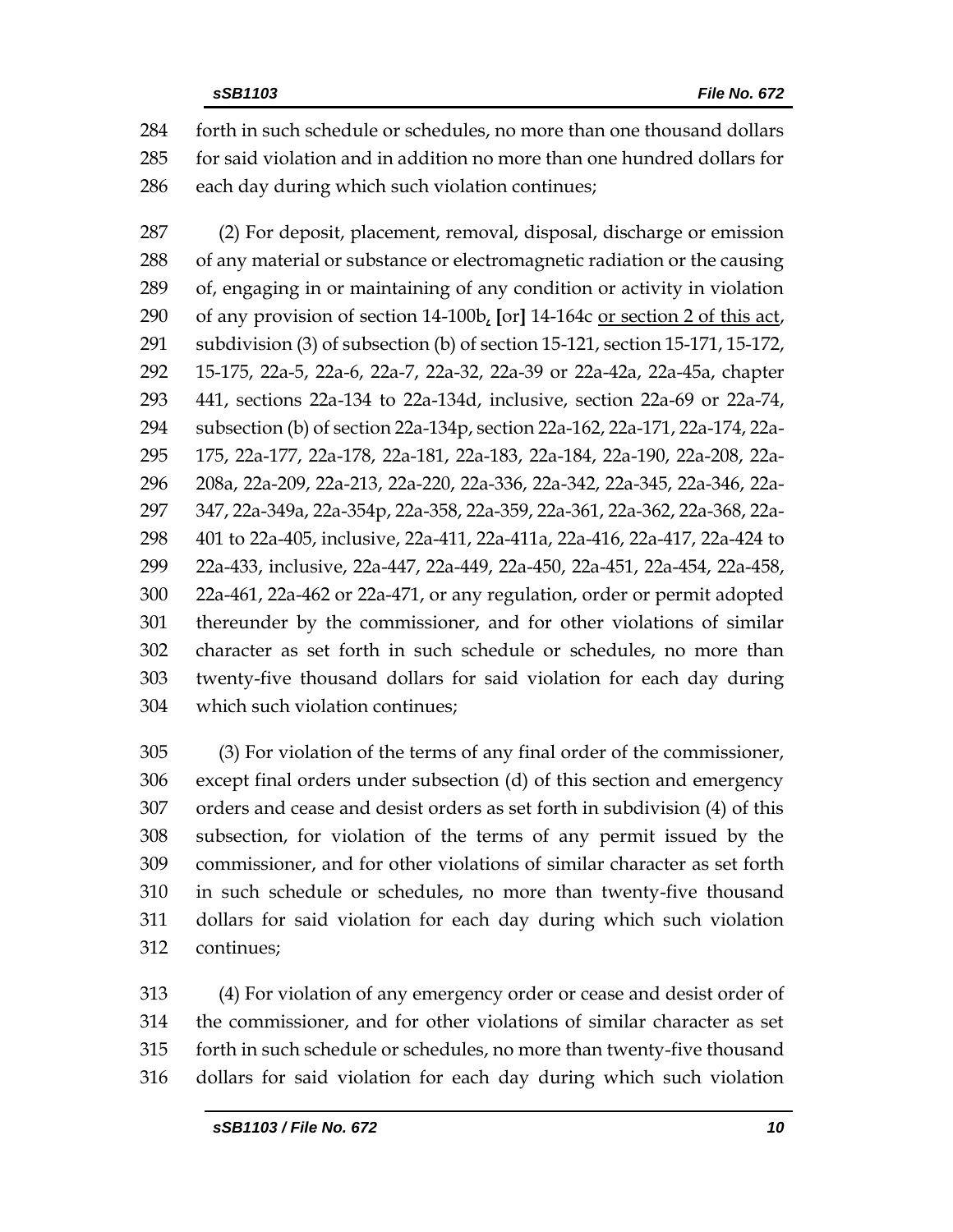continues;

 (5) For failure to make an immediate report required pursuant to subdivision (3) of subsection (a) of section 22a-135, or a report required by the department pursuant to subsection (b) of section 22a-135, no more than twenty-five thousand dollars per violation per day;

 (6) For violation of any provision of the state's hazardous waste program, no more than twenty-five thousand dollars per violation per day;

 (7) For wilful violation of any condition imposed pursuant to section 26-313 which leads to the destruction of, or harm to, any rare, threatened or endangered species, no more than ten thousand dollars per violation per day;

 (8) For violation of any provision of sections 22a-608 to 22a-611, inclusive, no more than the amount established by Section 325 of the Emergency Planning and Community Right-To-Know Act of 1986 (42 USC 11001 et seq.) for a violation of Section 302, 304 or 311 to 313, inclusive, of said act.

 Sec. 6. Section 22a-9 of the general statutes is repealed and the following is substituted in lieu thereof (*Effective October 1, 2021*):

 The commissioner shall act as the official agent of the state in all matters affecting the purposes of this title and sections 2-20a, 5-238a, subsection (c) of section 7-131a, sections 7-131e, 7-131f, subsection (a) of section 7-131g, sections 7-131i, 7-131*l*, subsection (a) of section 10-409, subdivisions (51) and (52) of section 12-81, subdivisions (21) and (22) of section 12-412, subsections (a) and (b) of section 13a-94, sections 13a- 142a, 13b-56, 13b-57, 14-100b, 14-164c, as amended by this act, section 2 of this act, chapter 268, sections 16a-103, 22-91c, 22-91e, subsections (b) and (c) of section 22a-148, section 22a-150, subdivisions (2) and (3) of section 22a-151, sections 22a-153, 22a-154, 22a-155, 22a-158, chapter 446c, sections 22a-295, 22a-300, 22a-308, 22a-416, chapters 446h to 446k, inclusive, chapters 447 and 448, sections 23-35, 23-37a, 23-41, chapter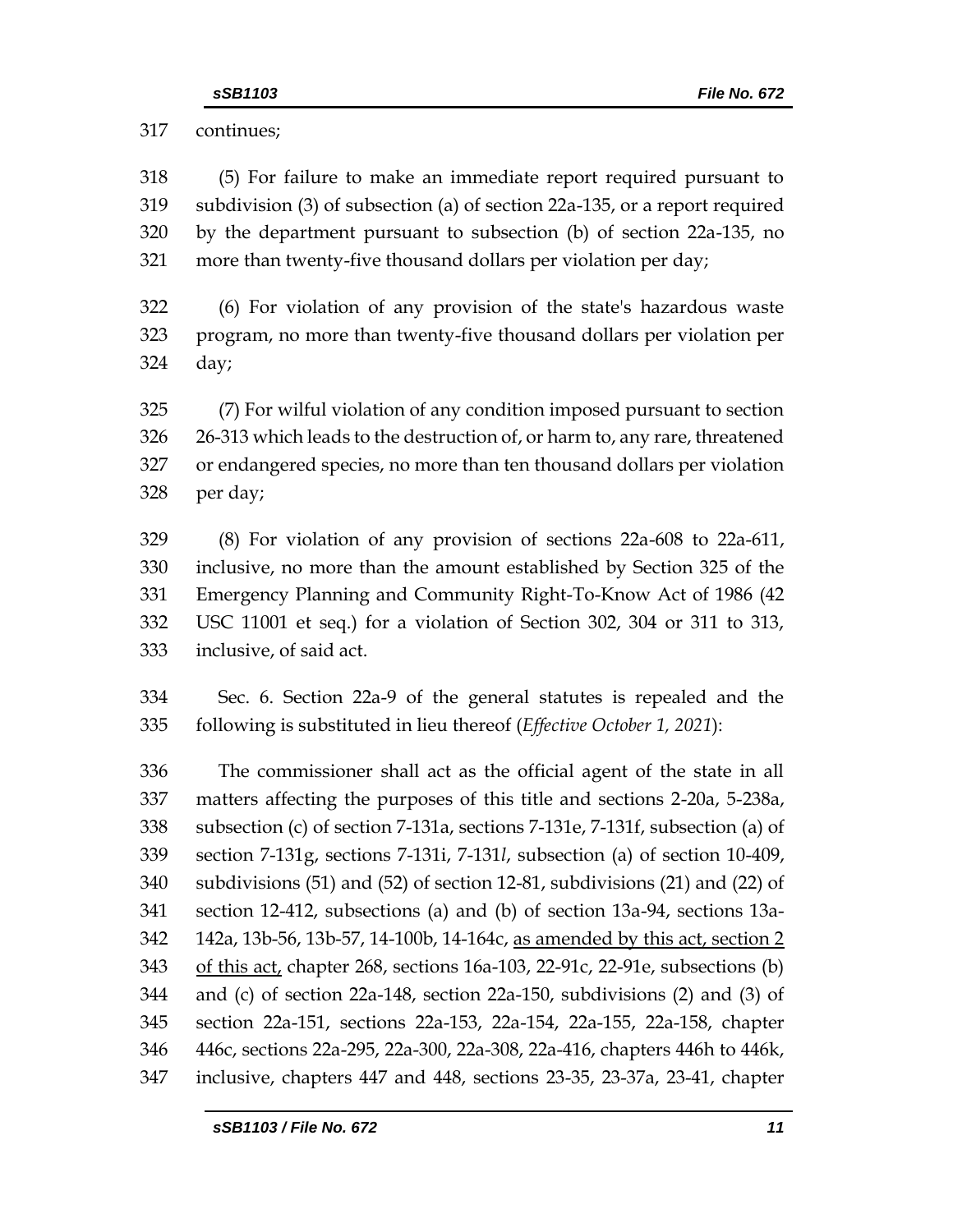462, section 25-34, chapter 477, subsection (b) of section 25-128, subsection (a) of section 25-131, chapters 490 and 491 and sections 26- 257, 26-297, 26-303 and 47-46a, under any federal laws now or hereafter to be enacted and as the official agent of any municipality, district, region or authority or other recognized legal entity in connection with the grant or advance of any federal or other funds or credits to the state or through the state, to its political subdivisions.

 Sec. 7. Subdivision (1) of subsection (a) of section 12-431 of the general statutes is repealed and the following is substituted in lieu thereof (*Effective October 1, 2021, and applicable to sales occurring on or after October 1, 2021*):

 (a) (1) (A) Except as otherwise provided in subdivision (2) or (3) of this subsection, in case of the purchase of any motor vehicle, snowmobile, vessel or aircraft other than from a licensed motor vehicle dealer or licensed motor vehicle lessor, a snowmobile dealer, a licensed marine dealer or a retailer of aircraft, respectively, the receipts therefrom shall not be included in the measure of the sales tax, but the purchaser thereof shall pay a use tax on the total purchase price thereof to the Commissioner of Revenue Services, as provided in section 12-411, as 367 amended by this act, in the case of tangible personal property purchased from a retailer, and, in the case of motor vehicles, vessels and snowmobiles, before obtaining an original or transferal registration, in accordance with regulations prescribed by the Commissioner of Revenue Services and on forms approved by the Commissioner of Revenue Services and the Commissioner of Motor Vehicles, and, in the case of aircraft, before obtaining an original or transferal registration, in accordance with regulations prescribed by the Commissioner of Revenue Services and on forms approved by the Commissioner of Revenue Services and the Commissioner of Transportation.

 (B) Each person, other than an employee of a licensed motor vehicle dealer or licensed motor vehicle lessor, who sells a motor vehicle shall provide to the purchaser of such motor vehicle a written statement attesting that such motor vehicle was in compliance with the provisions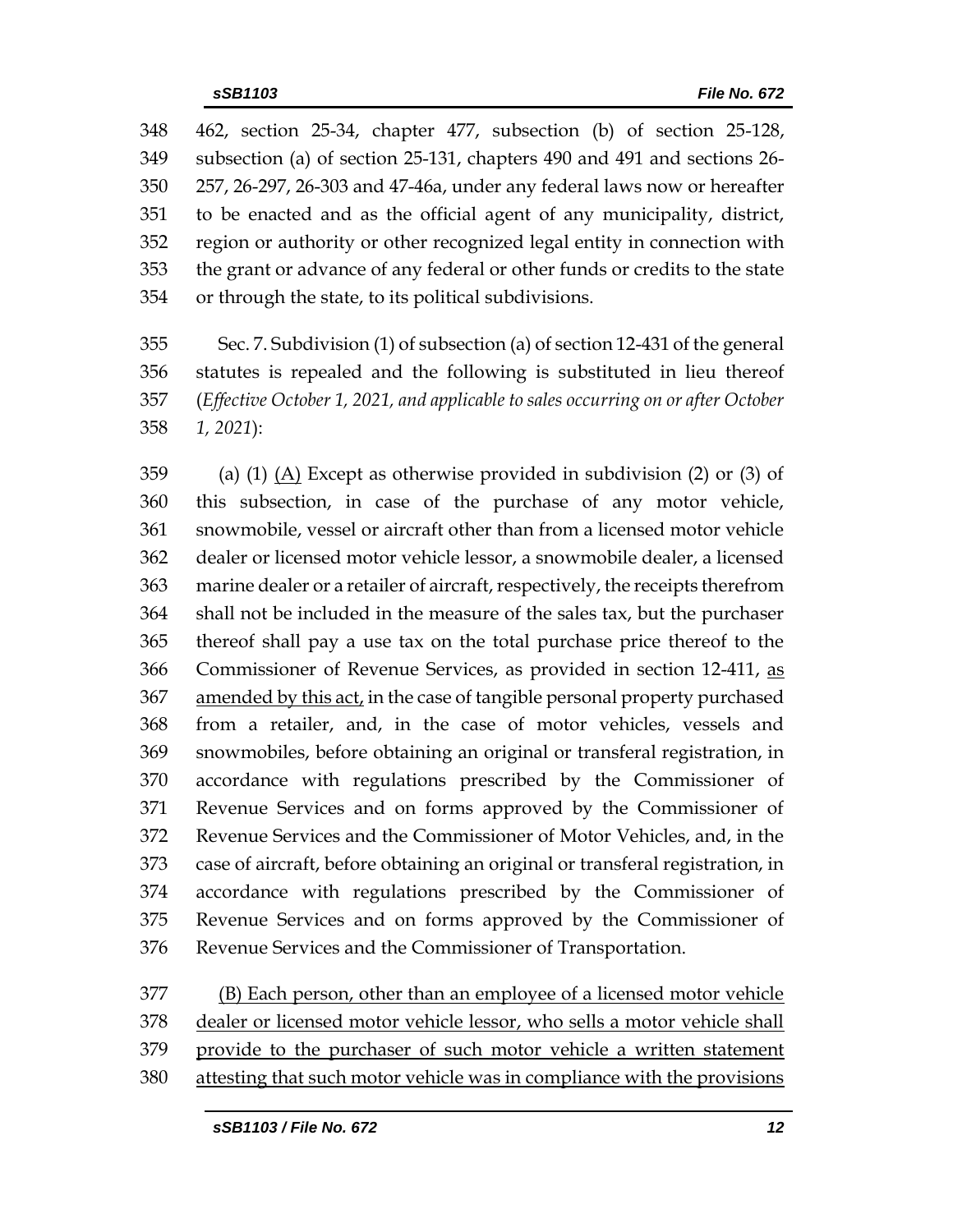of subdivision (2) of subsection (a) of section 2 of this act at the time of purchase. Such purchaser shall include a copy of such statement with the payment of the use tax pursuant to subparagraph (A) of this subdivision.

 Sec. 8. Subdivision (1) of section 12-408 of the general statutes is repealed and the following is substituted in lieu thereof (*Effective October 1, 2021, and applicable to sales occurring on or after October 1, 2021*):

 (1) (A) For the privilege of making any sales, as defined in subdivision (2) of subsection (a) of section 12-407, at retail, in this state for a consideration, a tax is hereby imposed on all retailers at the rate of six and thirty-five-hundredths per cent of the gross receipts of any retailer from the sale of all tangible personal property sold at retail or from the rendering of any services constituting a sale in accordance with subdivision (2) of subsection (a) of section 12-407, except, in lieu of said rate, the rates provided in subparagraphs (B) to **[**(I)**]** (J), inclusive, of this subdivision;

 (B) (i) At a rate of fifteen per cent with respect to each transfer of occupancy, from the total amount of rent received by a hotel or lodging house for the first period not exceeding thirty consecutive calendar days;

 (ii) At a rate of eleven per cent with respect to each transfer of occupancy, from the total amount of rent received by a bed and breakfast establishment for the first period not exceeding thirty consecutive calendar days;

 (C) With respect to the sale of a motor vehicle to any individual who is a member of the armed forces of the United States and is on full-time active duty in Connecticut and who is considered, under 50 App USC 574, a resident of another state, or to any such individual and the spouse thereof, at a rate of four and one-half per cent of the gross receipts of any retailer from such sales, provided such retailer requires and maintains a declaration by such individual, prescribed as to form by the commissioner and bearing notice to the effect that false statements made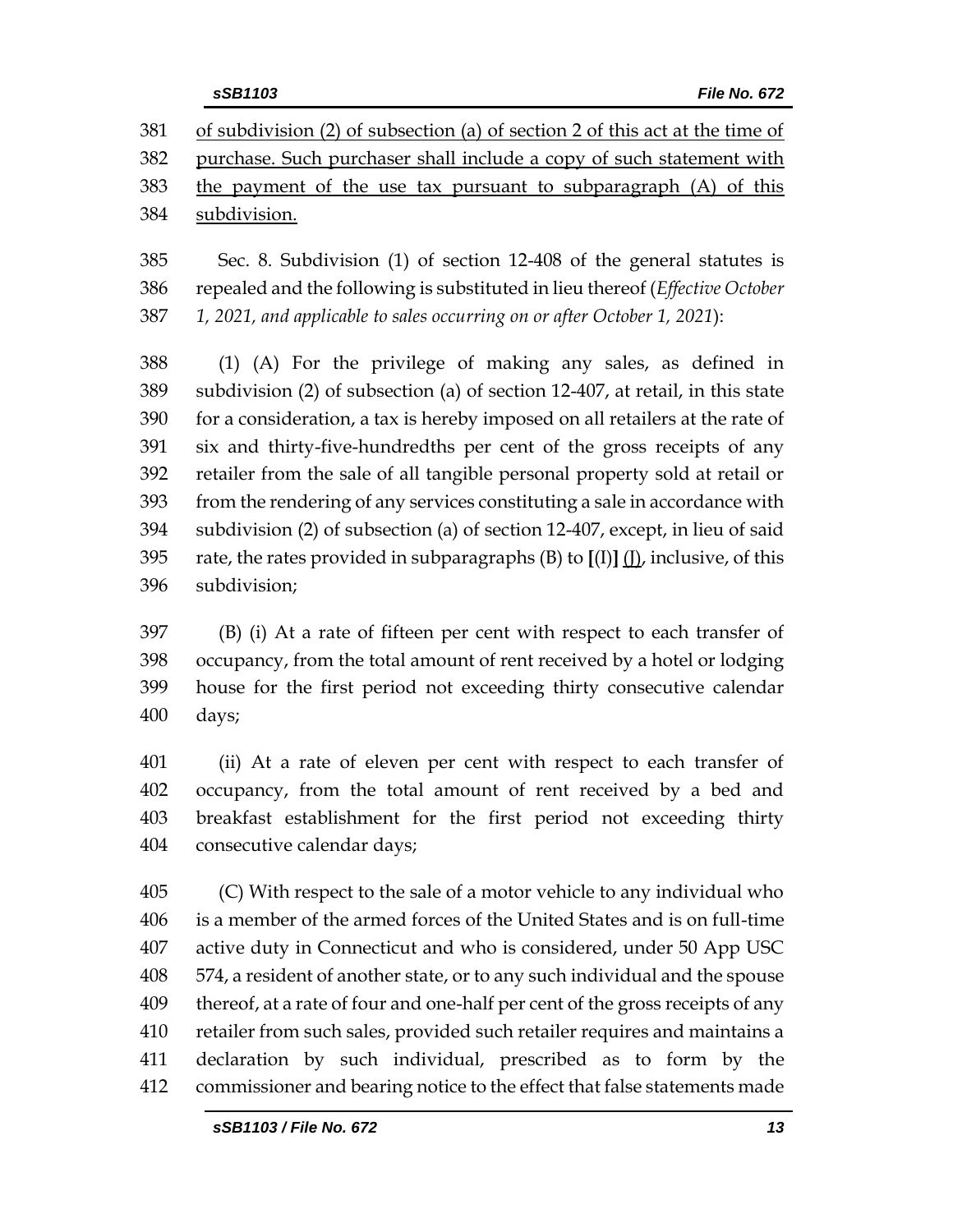in such declaration are punishable, or other evidence, satisfactory to the commissioner, concerning the purchaser's state of residence under 50 App USC 574;

 (D) (i) With respect to the sales of computer and data processing services occurring on or after July 1, 2001, at the rate of one per cent, and (ii) with respect to sales of Internet access services, on and after July 1, 2001, such services shall be exempt from such tax;

 (E) (i) With respect to the sales of labor that is otherwise taxable under subparagraph (C) or (G) of subdivision (2) of subsection (a) of section 12-407 on existing vessels and repair or maintenance services on vessels occurring on and after July 1, 1999, such services shall be exempt from such tax;

 (ii) With respect to the sale of a vessel, a motor for a vessel or a trailer used for transporting a vessel, at the rate of two and ninety-nine- hundredths per cent, except that the sale of a vessel shall be exempt from such tax if such vessel is docked in this state for sixty or fewer days in a calendar year;

 (iii) With respect to the sale of dyed diesel fuel, as defined in subsection (d) of section 12-487, sold by a marine fuel dock exclusively for marine purposes, at the rate of two and ninety-nine-hundredths per cent;

 (F) With respect to patient care services for which payment is received by the hospital on or after July 1, 1999, and prior to July 1, 2001, at the rate of five and three-fourths per cent and on and after July 1, 2001, such services shall be exempt from such tax;

438 (G) With respect to the rental or leasing of a passenger motor vehicle for a period of thirty consecutive calendar days or less, at a rate of nine and thirty-five-hundredths per cent;

 (H) With respect to the sale of (i) a motor vehicle for a sales price exceeding fifty thousand dollars, at a rate of seven and three-fourths per cent on the entire sales price, (ii) jewelry, whether real or imitation, for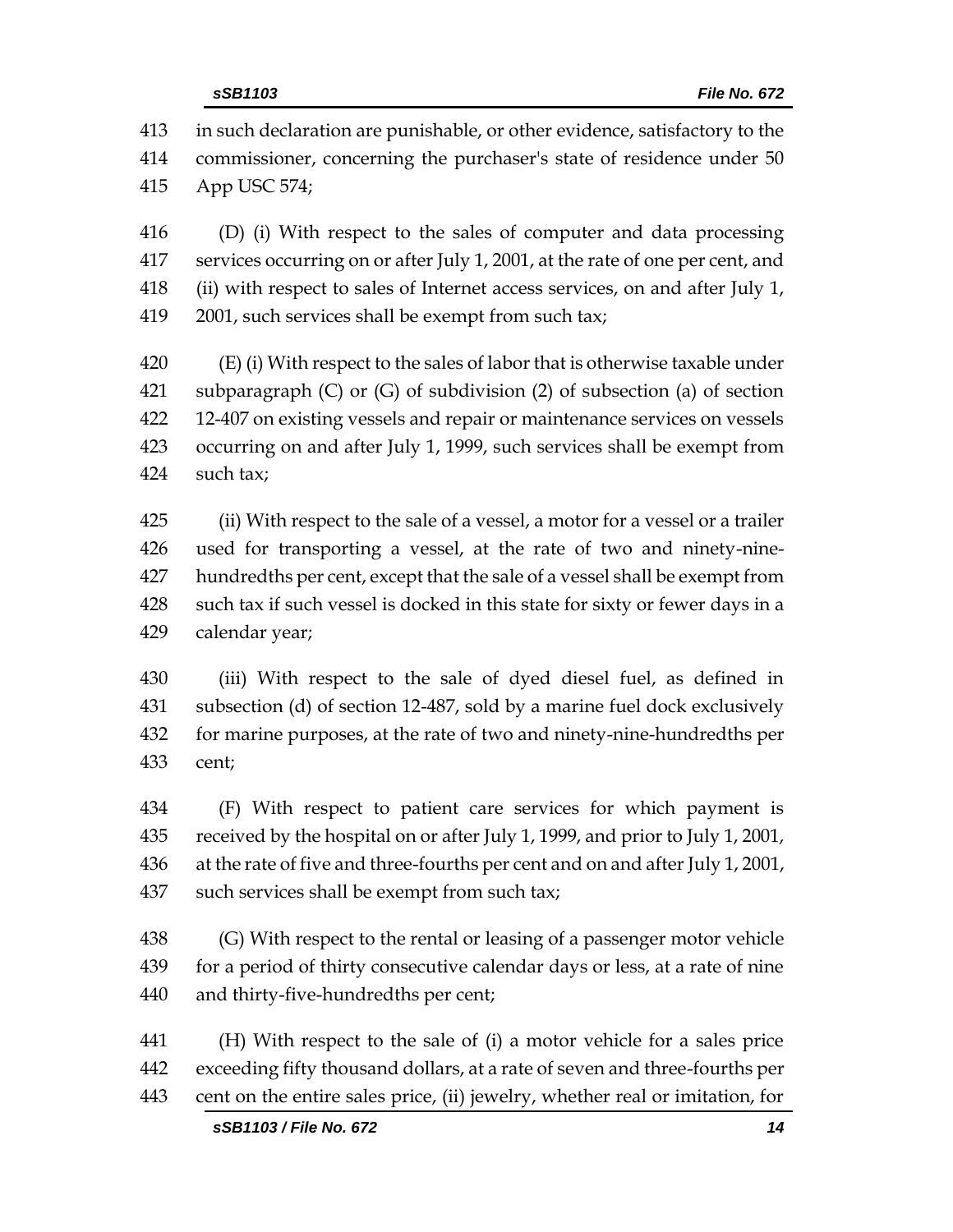a sales price exceeding five thousand dollars, at a rate of seven and three-fourths per cent on the entire sales price, and (iii) an article of clothing or footwear intended to be worn on or about the human body, a handbag, luggage, umbrella, wallet or watch for a sales price exceeding one thousand dollars, at a rate of seven and three-fourths per cent on the entire sales price. For purposes of this subparagraph, "motor vehicle" has the meaning provided in section 14-1, but does not include a motor vehicle subject to the provisions of subparagraph (C) of this subdivision, a motor vehicle having a gross vehicle weight rating over twelve thousand five hundred pounds, or a motor vehicle having a gross vehicle weight rating of twelve thousand five hundred pounds or less that is not used for private passenger purposes, but is designed or used to transport merchandise, freight or persons in connection with any business enterprise and issued a commercial registration or more specific type of registration by the Department of Motor Vehicles;

 (I) With respect to the sale of meals, as defined in subdivision (13) of section 12-412, sold by an eating establishment, caterer or grocery store; and spirituous, malt or vinous liquors, soft drinks, sodas or beverages such as are ordinarily dispensed at bars and soda fountains, or in connection therewith; in addition to the tax imposed under subparagraph (A) of this subdivision, at the rate of one per cent;

465 (J) (i) Notwithstanding the provisions of subparagraph  $(C)$  or  $(H)$  of this subdivision, with respect to the sale of a motorcycle that exceeds the maximum decibel level permitted pursuant to section 14-80a and any regulations adopted thereunder, at the rate of fifty per cent;

 (ii) With respect to the sale of an aftermarket motorcycle muffler that exceeds the maximum decibel level permitted pursuant to section 14- 471 80a and any regulations adopted thereunder, at the rate of fifty per cent;

 **[**(J)**]** (K) The rate of tax imposed by this chapter shall be applicable to all retail sales upon the effective date of such rate, except that a new rate that represents an increase in the rate applicable to the sale shall not apply to any sales transaction wherein a binding sales contract without an escalator clause has been entered into prior to the effective date of the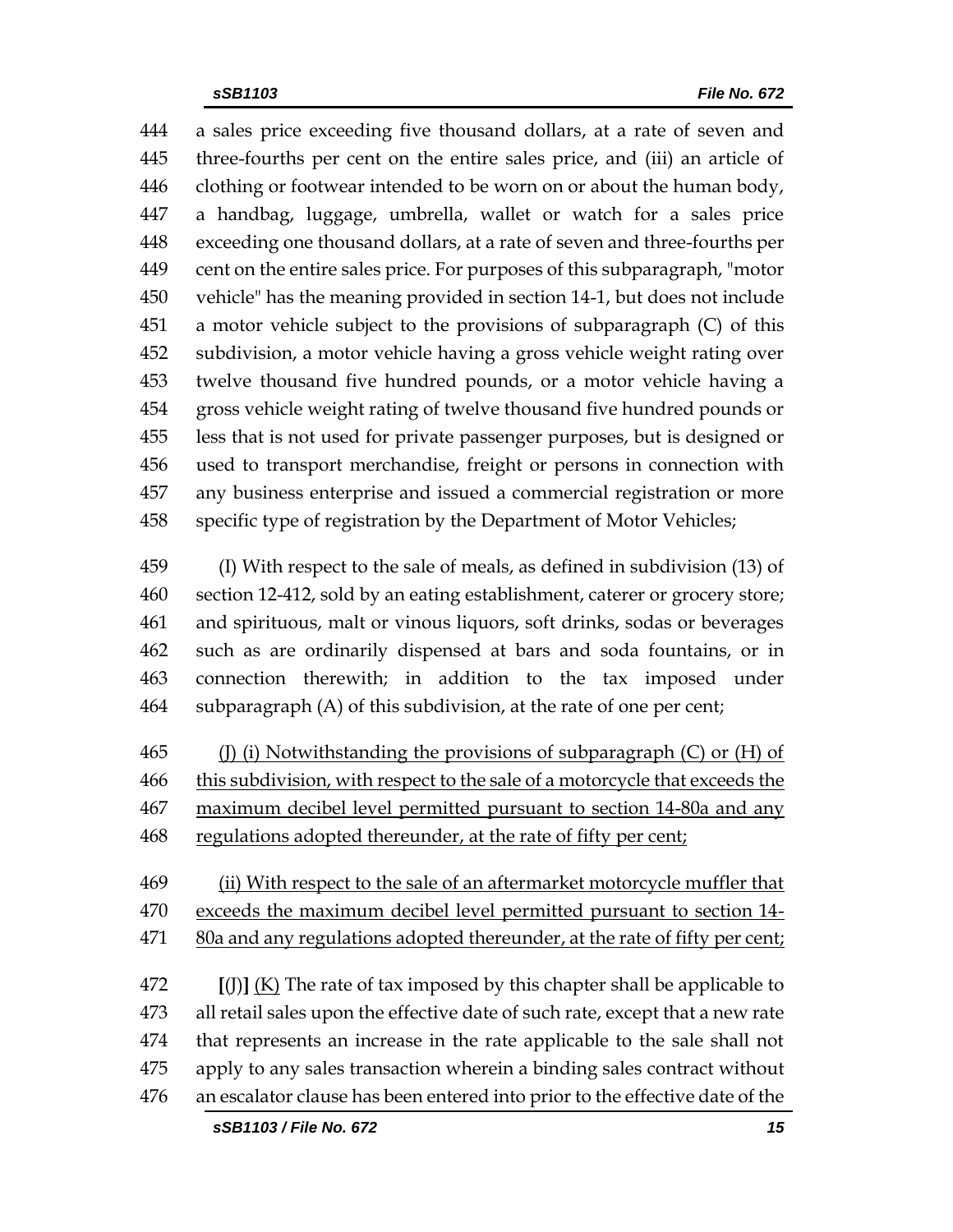new rate and delivery is made within ninety days after the effective date of the new rate. For the purposes of payment of the tax imposed under this section, any retailer of services taxable under subdivision (37) of subsection (a) of section 12-407, who computes taxable income, for purposes of taxation under the Internal Revenue Code of 1986, or any subsequent corresponding internal revenue code of the United States, as amended from time to time, on an accounting basis that recognizes only cash or other valuable consideration actually received as income and who is liable for such tax only due to the rendering of such services may make payments related to such tax for the period during which such income is received, without penalty or interest, without regard to when such service is rendered;

 **[**(K)**]** (L) (i) For calendar quarters ending on or after September 30, 2019, the commissioner shall deposit into the regional planning incentive account, established pursuant to section 4-66k, six and seven- tenths per cent of the amounts received by the state from the tax imposed under subparagraph (B) of this subdivision and ten and seven- tenths per cent of the amounts received by the state from the tax imposed under subparagraph (G) of this subdivision;

 (ii) For calendar quarters ending on or after September 30, 2018, the commissioner shall deposit into the Tourism Fund established under section 10-395b ten per cent of the amounts received by the state from the tax imposed under subparagraph (B) of this subdivision;

 **[**(L)**]** (M) For calendar months commencing on or after July 1, 2021, the commissioner shall deposit into the municipal revenue sharing account established pursuant to section 4-66*l* seven and nine-tenths per cent of the amounts received by the state from the tax imposed under subparagraph (A) of this subdivision; and

 **[**(M)**]** (N) (i) For calendar months commencing on or after July 1, 2017, the commissioner shall deposit into the Special Transportation Fund established under section 13b-68 seven and nine-tenths per cent of the amounts received by the state from the tax imposed under subparagraph (A) of this subdivision;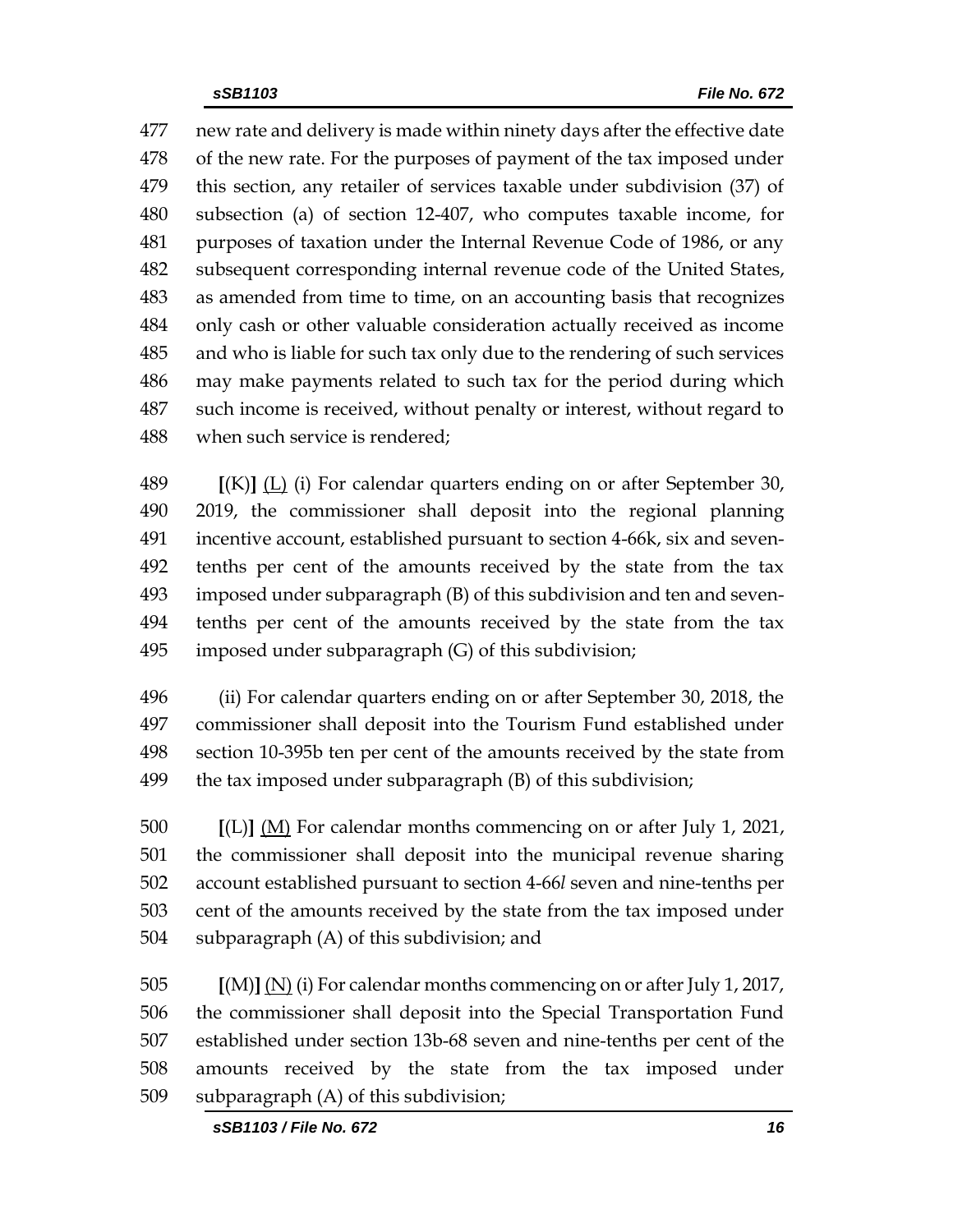(ii) For calendar months commencing on or after July 1, 2018, but prior to July 1, 2019, the commissioner shall deposit into the Special Transportation Fund established under section 13b-68 eight per cent of the amounts received by the state from the tax imposed under subparagraphs (A) and (H) of this subdivision on the sale of a motor vehicle;

 (iii) For calendar months commencing on or after July 1, 2019, but prior to July 1, 2020, the commissioner shall deposit into the Special Transportation Fund established under section 13b-68 seventeen per cent of the amounts received by the state from the tax imposed under subparagraphs (A) and (H) of this subdivision on the sale of a motor vehicle;

 (iv) For calendar months commencing on or after July 1, 2020, but prior to July 1, 2021, the commissioner shall deposit into the Special Transportation Fund established under section 13b-68 twenty-five per cent of the amounts received by the state from the tax imposed under subparagraphs (A) and (H) of this subdivision on the sale of a motor vehicle;

 (v) For calendar months commencing on or after July 1, 2021, but prior to July 1, 2022, the commissioner shall deposit into the Special Transportation Fund established under section 13b-68 seventy-five per cent of the amounts received by the state from the tax imposed under subparagraphs (A), **[**and**]** (H) and (J)(i) of this subdivision on the sale of a motor vehicle; and

 (vi) For calendar months commencing on or after July 1, 2022, the commissioner shall deposit into the Special Transportation Fund established under section 13b-68 one hundred per cent of the amounts 537 received by the state from the tax imposed under subparagraphs  $(A)$ , **[**and**]** (H) and (J)(i) of this subdivision on the sale of a motor vehicle.

 Sec. 9. Subdivision (1) of section 12-411 of the general statutes is repealed and the following is substituted in lieu thereof (*Effective October 1, 2021, and applicable to sales occurring on or after October 1, 2021*):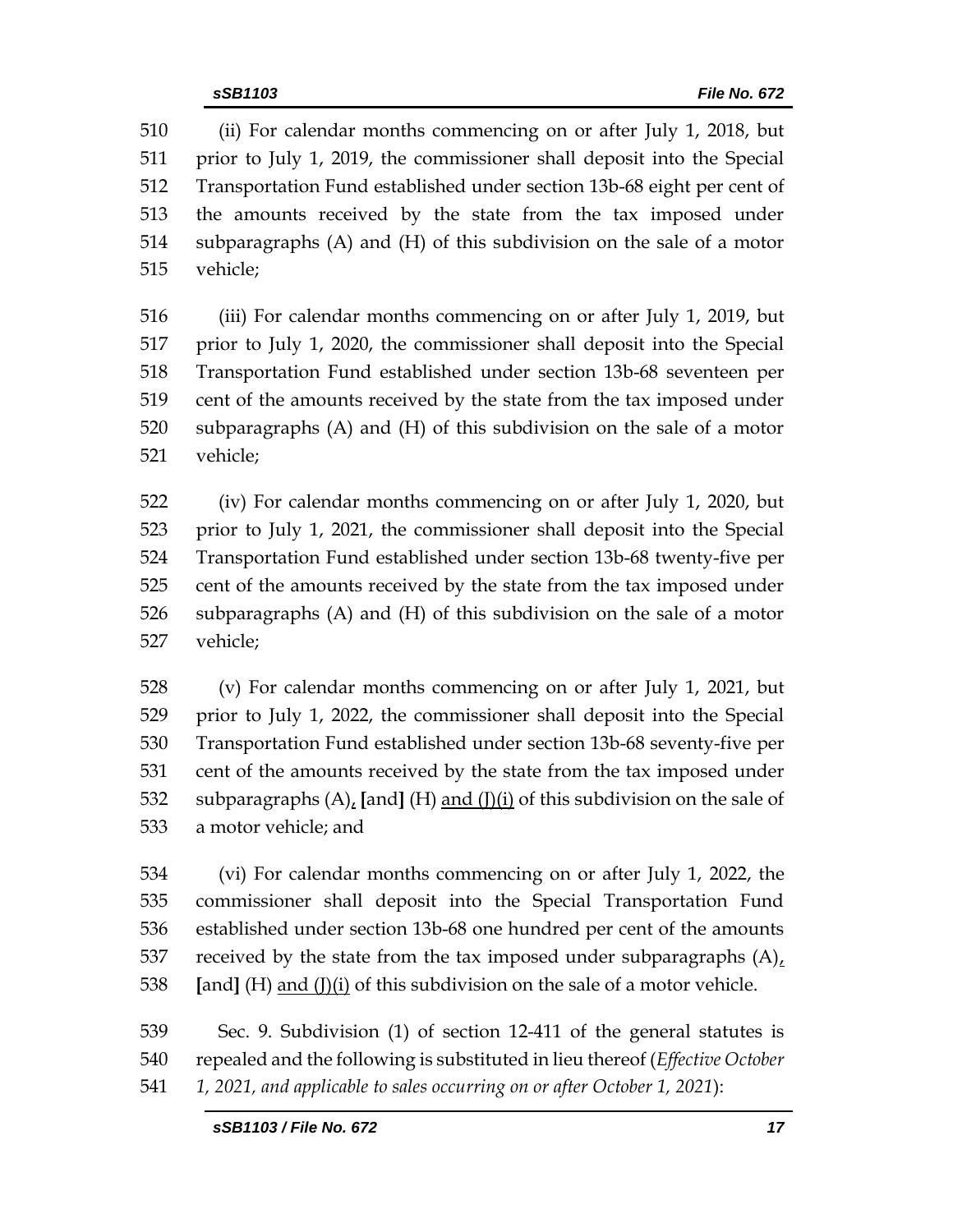(1) (A) An excise tax is hereby imposed on the storage, acceptance, consumption or any other use in this state of tangible personal property purchased from any retailer for storage, acceptance, consumption or any other use in this state, the acceptance or receipt of any services constituting a sale in accordance with subdivision (2) of subsection (a) of section 12-407, purchased from any retailer for consumption or use in this state, or the storage, acceptance, consumption or any other use in this state of tangible personal property which has been manufactured, fabricated, assembled or processed from materials by a person, either within or without this state, for storage, acceptance, consumption or any other use by such person in this state, to be measured by the sales price of materials, at the rate of six and thirty-five-hundredths per cent of the sales price of such property or services, except, in lieu of said rate:

 (B) (i) At a rate of fifteen per cent of the rent paid to a hotel or lodging house for the first period not exceeding thirty consecutive calendar days;

 (ii) At a rate of eleven per cent of the rent paid to a bed and breakfast establishment for the first period not exceeding thirty consecutive calendar days;

 (C) With respect to the storage, acceptance, consumption or use in this state of a motor vehicle purchased from any retailer for storage, acceptance, consumption or use in this state by any individual who is a member of the armed forces of the United States and is on full-time active duty in Connecticut and who is considered, under 50 App USC 574, a resident of another state, or to any such individual and the spouse of such individual at a rate of four and one-half per cent of the sales price of such vehicle, provided such retailer requires and maintains a declaration by such individual, prescribed as to form by the commissioner and bearing notice to the effect that false statements made in such declaration are punishable, or other evidence, satisfactory to the commissioner, concerning the purchaser's state of residence under 50 App USC 574;

*sSB1103 / File No. 672 18* (D) (i) With respect to the acceptance or receipt in this state of labor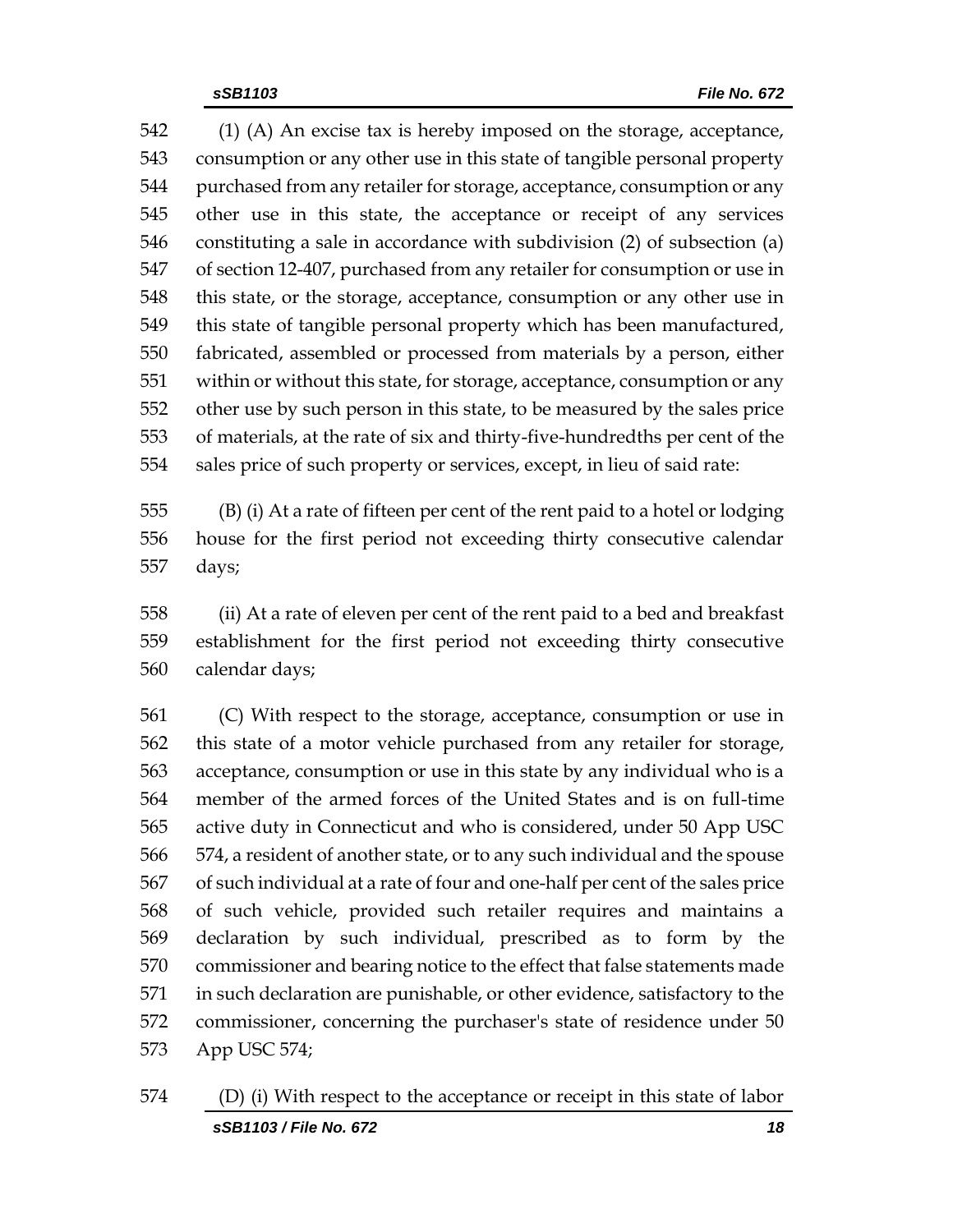575 that is otherwise taxable under subparagraph  $(C)$  or  $(G)$  of subdivision (2) of subsection (a) of section 12-407 on existing vessels and repair or maintenance services on vessels occurring on and after July 1, 1999, such 578 services shall be exempt from such tax;

 (ii) (I) With respect to the storage, acceptance or other use of a vessel in this state, at the rate of two and ninety-nine-hundredths per cent, except that such storage, acceptance or other use shall be exempt from such tax if such vessel is docked in this state for sixty or fewer days in a calendar year;

 (II) With respect to the storage, acceptance or other use of a motor for a vessel or a trailer used for transporting a vessel in this state, at the rate of two and ninety-nine-hundredths per cent;

 (III) With respect to the storage, acceptance or other use of dyed diesel fuel, as defined in subsection (d) of section 12-487, exclusively for marine purposes, at the rate of two and ninety-nine-hundredths per cent;

 (E) (i) With respect to the acceptance or receipt in this state of computer and data processing services purchased from any retailer for consumption or use in this state occurring on or after July 1, 2001, at the rate of one per cent of such services, and (ii) with respect to the acceptance or receipt in this state of Internet access services, on and after July 1, 2001, such services shall be exempt from such tax;

 (F) With respect to the acceptance or receipt in this state of patient care services purchased from any retailer for consumption or use in this state for which payment is received by the hospital on or after July 1, 1999, and prior to July 1, 2001, at the rate of five and three-fourths per cent and on and after July 1, 2001, such services shall be exempt from such tax;

 (G) With respect to the rental or leasing of a passenger motor vehicle for a period of thirty consecutive calendar days or less, at a rate of nine and thirty-five-hundredths per cent;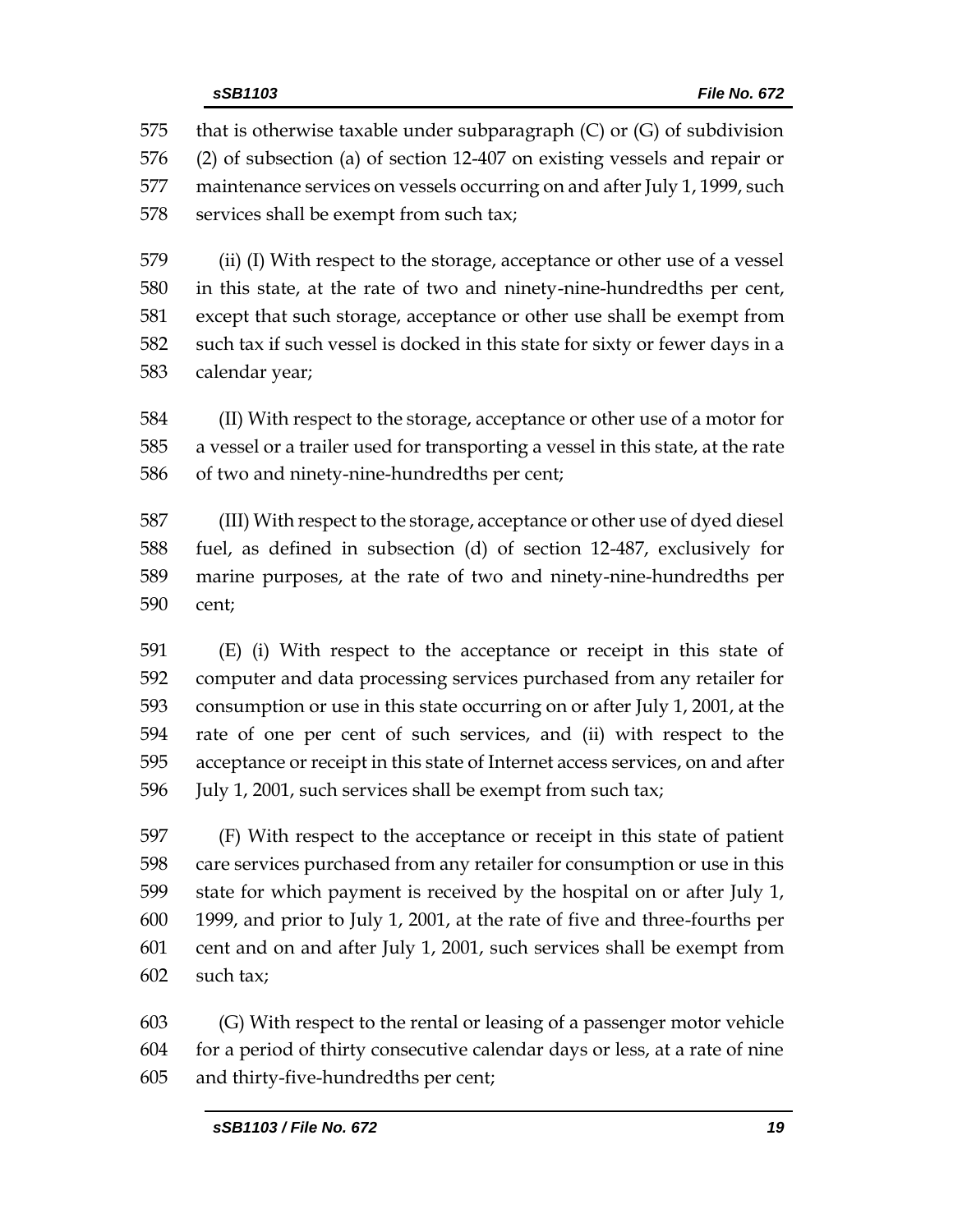(H) With respect to the acceptance or receipt in this state of (i) a motor vehicle for a sales price exceeding fifty thousand dollars, at a rate of seven and three-fourths per cent on the entire sales price, (ii) jewelry, whether real or imitation, for a sales price exceeding five thousand dollars, at a rate of seven and three-fourths per cent on the entire sales price, and (iii) an article of clothing or footwear intended to be worn on or about the human body, a handbag, luggage, umbrella, wallet or watch for a sales price exceeding one thousand dollars, at a rate of seven and three-fourths per cent on the entire sales price. For purposes of this subparagraph, "motor vehicle" has the meaning provided in section 14- 1, but does not include a motor vehicle subject to the provisions of subparagraph (C) of this subdivision, a motor vehicle having a gross vehicle weight rating over twelve thousand five hundred pounds, or a motor vehicle having a gross vehicle weight rating of twelve thousand five hundred pounds or less that is not used for private passenger purposes, but is designed or used to transport merchandise, freight or persons in connection with any business enterprise and issued a commercial registration or more specific type of registration by the Department of Motor Vehicles;

 (I) With respect to the acceptance or receipt in this state of meals, as defined in subdivision (13) of section 12-412, sold by an eating establishment, caterer or grocery store; and spirituous, malt or vinous liquors, soft drinks, sodas or beverages such as are ordinarily dispensed at bars and soda fountains, or in connection therewith; in addition to the tax imposed under subparagraph (A) of this subdivision, at the rate of one per cent;

632 (J) (i) Notwithstanding the provisions of subparagraph  $(C)$  or  $(H)$  of this subdivision, with respect to the storage, acceptance, consumption or use in this state of a motorcycle that exceeds the maximum decibel level permitted pursuant to section 14-80a and any regulations adopted 636 thereunder, at the rate of fifty per cent;

 (ii) With respect to the storage, acceptance, consumption or use in this state of an aftermarket motorcycle muffler that exceeds the maximum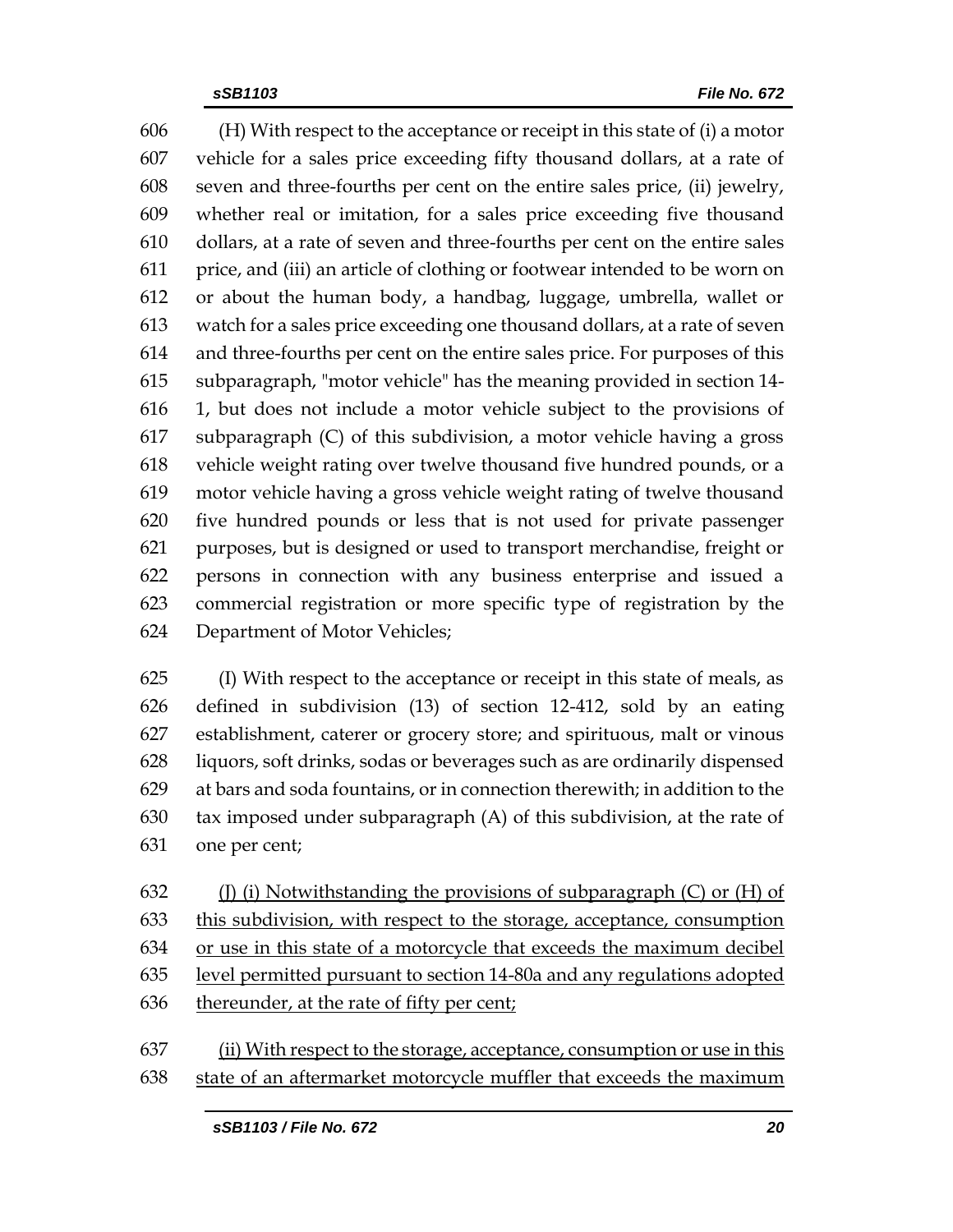## decibel level permitted pursuant to section 14-80a and any regulations adopted thereunder, at the rate of fifty per cent;

 **[**(J)**]** (K) (i) For calendar quarters ending on or after September 30, 2019, the commissioner shall deposit into the regional planning incentive account, established pursuant to section 4-66k, six and seven- tenths per cent of the amounts received by the state from the tax imposed under subparagraph (B) of this subdivision and ten and seven- tenths per cent of the amounts received by the state from the tax imposed under subparagraph (G) of this subdivision;

 (ii) For calendar quarters ending on or after September 30, 2018, the commissioner shall deposit into the Tourism Fund established under section 10-395b ten per cent of the amounts received by the state from the tax imposed under subparagraph (B) of this subdivision;

 **[**(K)**]** (L) For calendar months commencing on or after July 1, 2021, the commissioner shall deposit into said municipal revenue sharing account seven and nine-tenths per cent of the amounts received by the state from the tax imposed under subparagraph (A) of this subdivision; and

 **[**(L)**]** (M) (i) For calendar months commencing on or after July 1, 2017, the commissioner shall deposit into said Special Transportation Fund seven and nine-tenths per cent of the amounts received by the state from 660 the tax imposed under subparagraph  $(A)$  of this subdivision;

 (ii) For calendar months commencing on or after July 1, 2018, but prior to July 1, 2019, the commissioner shall deposit into the Special Transportation Fund established under section 13b-68 eight per cent of the amounts received by the state from the tax imposed under subparagraphs (A) and (H) of this subdivision on the acceptance or receipt in this state of a motor vehicle;

 (iii) For calendar months commencing on or after July 1, 2019, but prior to July 1, 2020, the commissioner shall deposit into the Special Transportation Fund established under section 13b-68 seventeen per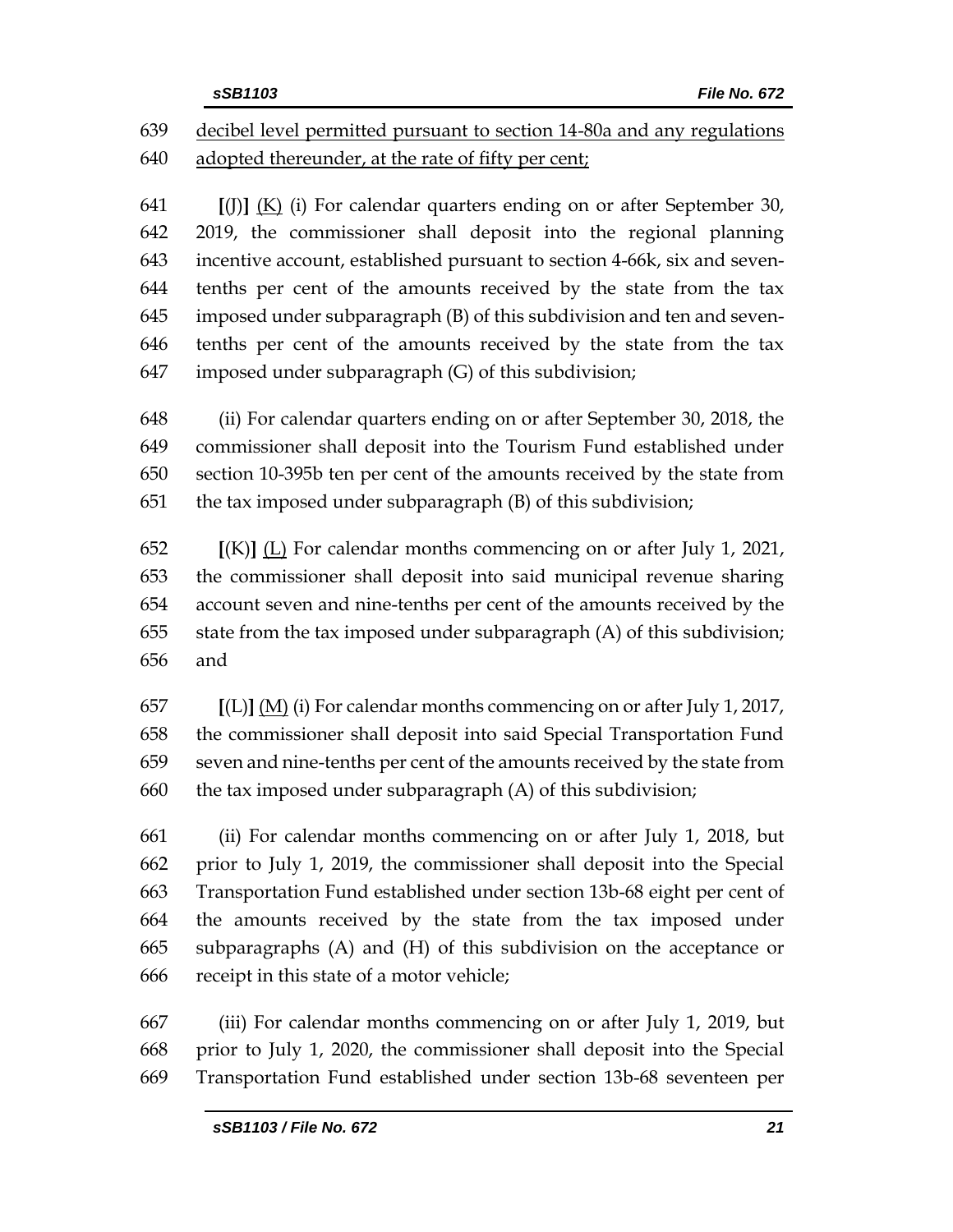670 cent of the amounts received by the state from the tax imposed under 671 subparagraphs (A) and (H) of this subdivision on the acceptance or 672 receipt in this state of a motor vehicle;

 (iv) For calendar months commencing on or after July 1, 2020, but prior to July 1, 2021, the commissioner shall deposit into the Special Transportation Fund established under section 13b-68 twenty-five per cent of the amounts received by the state from the tax imposed under subparagraphs (A) and (H) of this subdivision on the acceptance or receipt in this state of a motor vehicle;

 (v) For calendar months commencing on or after July 1, 2021, but prior to July 1, 2022, the commissioner shall deposit into the Special Transportation Fund established under section 13b-68 seventy-five per cent of the amounts received by the state from the tax imposed under subparagraphs (A), **[**and**]** (H) and (J)(i) of this subdivision on the acceptance or receipt in this state of a motor vehicle; and

 (vi) For calendar months commencing on or after July 1, 2022, the commissioner shall deposit into the Special Transportation Fund established under section 13b-68 one hundred per cent of the amounts received by the state from the tax imposed under subparagraphs (A), **[**and**]** (H) and (J)(i) of this subdivision on the acceptance or receipt in this state of a motor vehicle.

| This act shall take effect as follows and shall amend the following |                       |                |  |  |  |  |  |
|---------------------------------------------------------------------|-----------------------|----------------|--|--|--|--|--|
| sections:                                                           |                       |                |  |  |  |  |  |
|                                                                     |                       |                |  |  |  |  |  |
| Section 1                                                           | October 1, 2021       | $14 - 164c(c)$ |  |  |  |  |  |
| Sec. 2                                                              | October 1, 2021       | New section    |  |  |  |  |  |
| Sec. $3$                                                            | October 1, 2021       | New section    |  |  |  |  |  |
| Sec. $4$                                                            | October 1, 2021       | $22a-6a$       |  |  |  |  |  |
| Sec. 5                                                              | October 1, 2021       | $22a-6b(a)$    |  |  |  |  |  |
| Sec. $6$                                                            | October 1, 2021       | $22a-9$        |  |  |  |  |  |
| Sec. 7                                                              | October 1, 2021, and  | $12-431(a)(1)$ |  |  |  |  |  |
|                                                                     | applicable to sales   |                |  |  |  |  |  |
|                                                                     | occurring on or after |                |  |  |  |  |  |
|                                                                     | October 1, 2021       |                |  |  |  |  |  |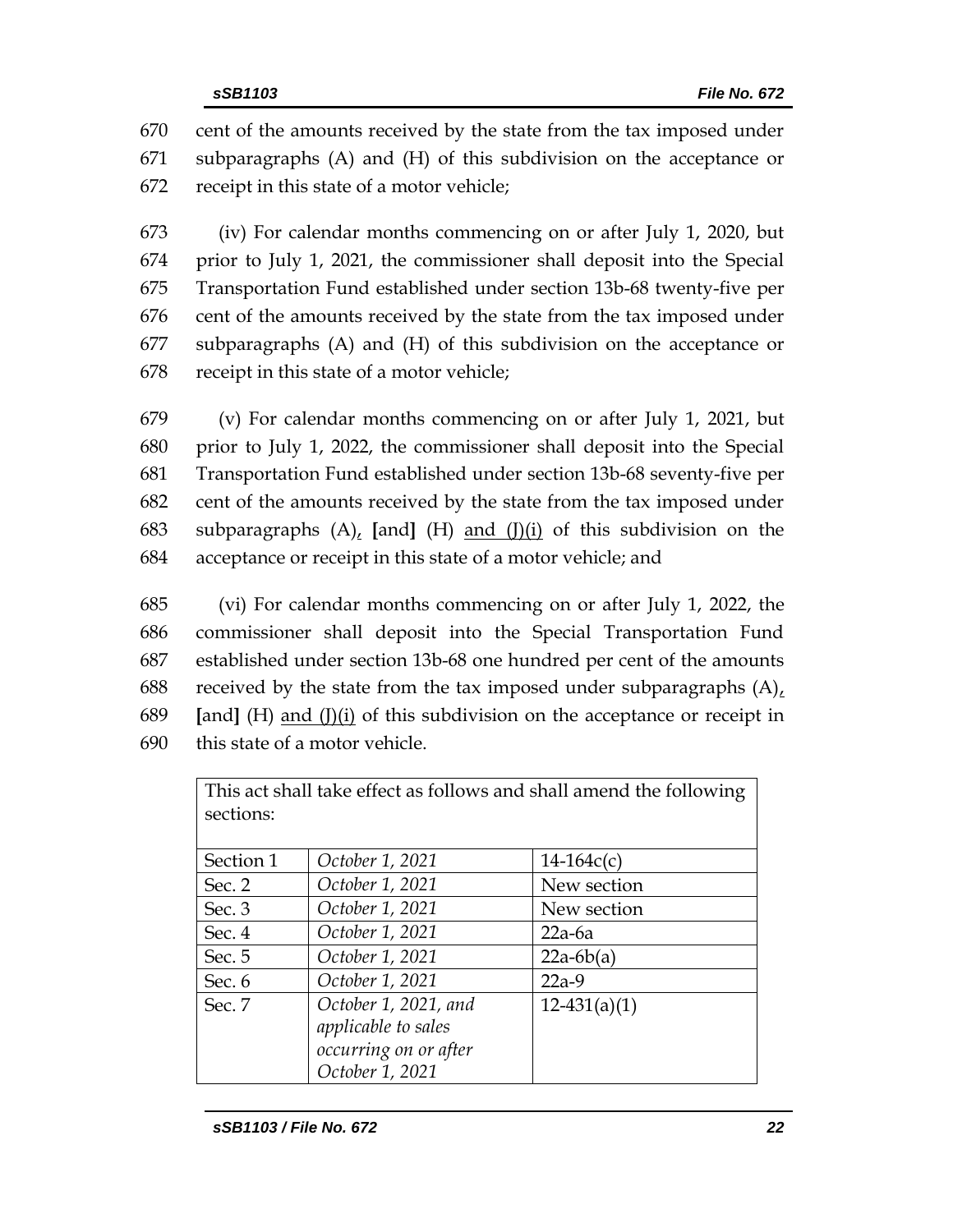| Sec. 8 | October 1, 2021, and<br>applicable to sales<br>occurring on or after<br>October 1, 2021 | $12 - 408(1)$ |
|--------|-----------------------------------------------------------------------------------------|---------------|
| Sec. 9 | October 1, 2021, and<br>applicable to sales<br>occurring on or after<br>October 1, 2021 | $12-411(1)$   |

## *Statement of Legislative Commissioners:*

In Section 2(a)(1), "that is subject to such requirements" was added for clarity; Section 2(a)(3) was deleted to eliminate redundant language; and in Sections  $8(1)(N)(v)$  and  $(vi)$  and  $9(1)(M)(v)$  and  $(vi)$ , references to Subpara. (J)(i) were added for accuracy.

*FIN Joint Favorable Subst.*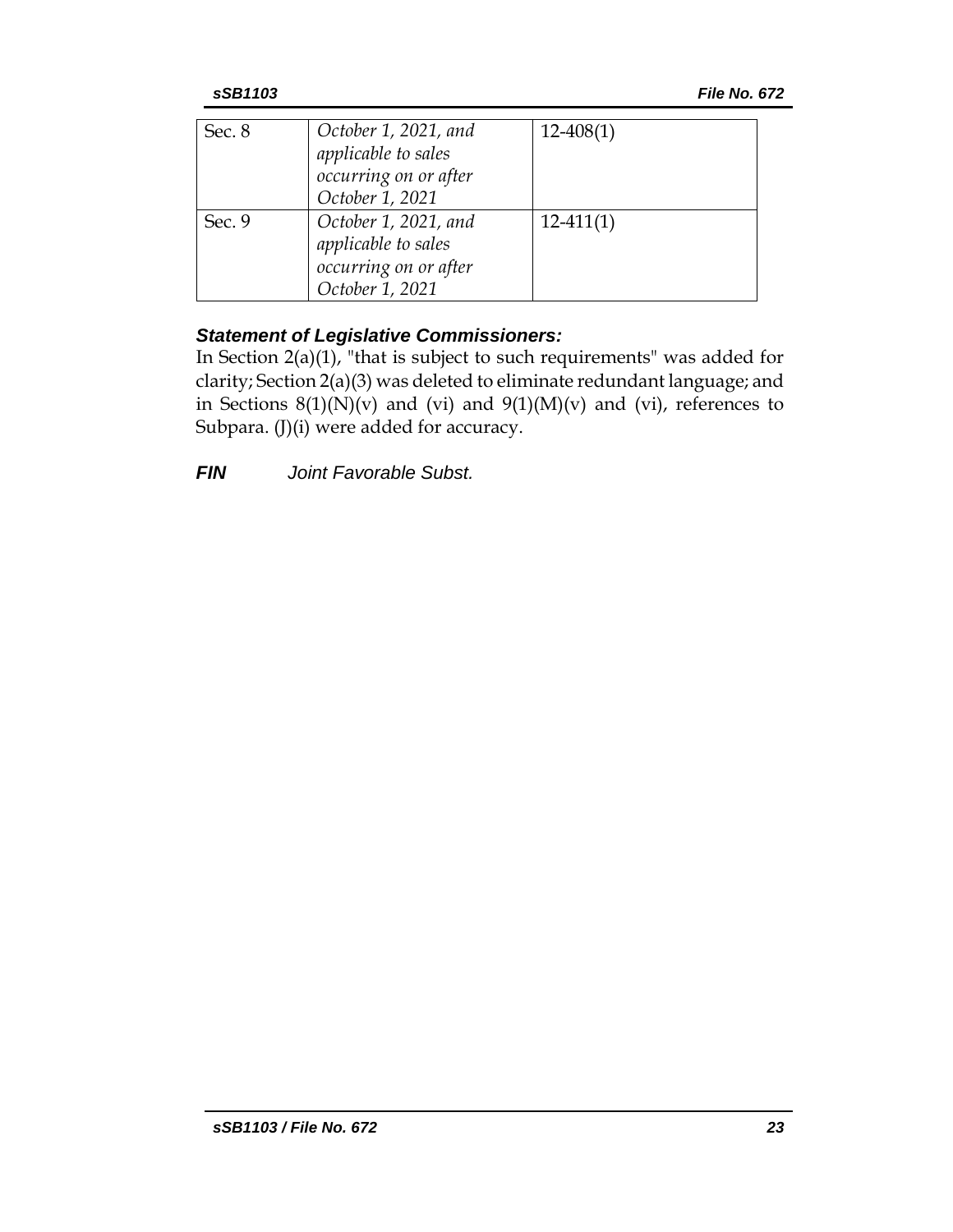*The following Fiscal Impact Statement and Bill Analysis are prepared for the benefit of the members of the General Assembly, solely for purposes of information, summarization and explanation and do not represent the intent of the General Assembly or either chamber thereof for any purpose. In general,*  fiscal impacts are based upon a variety of informational sources, including the analyst's professional *knowledge. Whenever applicable, agency data is consulted as part of the analysis, however final products do not necessarily reflect an assessment from any specific department.*

#### *OFA Fiscal Note*

#### *State Impact:*

| <b>Agency Affected</b>          | <b>Fund-Effect</b> | FY 22 \$      | FY 23 \$  |
|---------------------------------|--------------------|---------------|-----------|
| Department of Energy and        | GF - Cost          | 162,479       | 164,666   |
| <b>Environmental Protection</b> |                    |               |           |
| State Comptroller - Fringe      | GF - Cost          | 25,804        |           |
| Benefits <sup>1</sup>           |                    |               |           |
| Department of Motor Vehicles    | Auto Emissions     | $2,000,000 -$ | None      |
|                                 | Inspection Fund    | 2,500,000     |           |
|                                 | or Transportation  |               |           |
|                                 | Fund - Cost        |               |           |
| Department of Motor Vehicles    | Auto Emissions     | $Up$ to       | $Up$ to   |
|                                 | Inspection -       | 60,000        | 80,000    |
|                                 | Revenue Gain       |               |           |
| Department of Motor Vehicles    | $GF$ or $TF -$     | 1,350,000     | 1,800,000 |
|                                 | Revenue Gain       |               |           |
| Department of Motor Vehicles    | TF - Revenue       | $Up$ to       | $Up$ to   |
|                                 | Gain               | 90,000        | 120,000   |
| Resources of the General Fund   | GF - Revenue       | Minimal       | Minimal   |
|                                 | Gain               |               |           |
| <b>State Revenues</b>           | $GF&TF-$           | See Below     | See Below |
|                                 | Uncertain          |               |           |

Note: GF=General Fund; TF=Transportation Fund; GF&TF=General Fund & Transportation Fund

#### *Municipal Impact:* None

#### *Explanation*

 $\overline{a}$ 

**Sections 1 & 2** eliminate the emissions test exemption for motorcycles and establish a new noise inspection test for all motor vehicles that are subject to emissions inspection. These sections result in both upfront costs for the Department of Energy and Environmental Protection

<sup>&</sup>lt;sup>1</sup>The fringe benefit costs for most state employees are budgeted centrally in accounts administered by the Comptroller. The estimated active employee fringe benefit cost associated with most personnel changes is 41.3% of payroll in FY 22 and FY 23.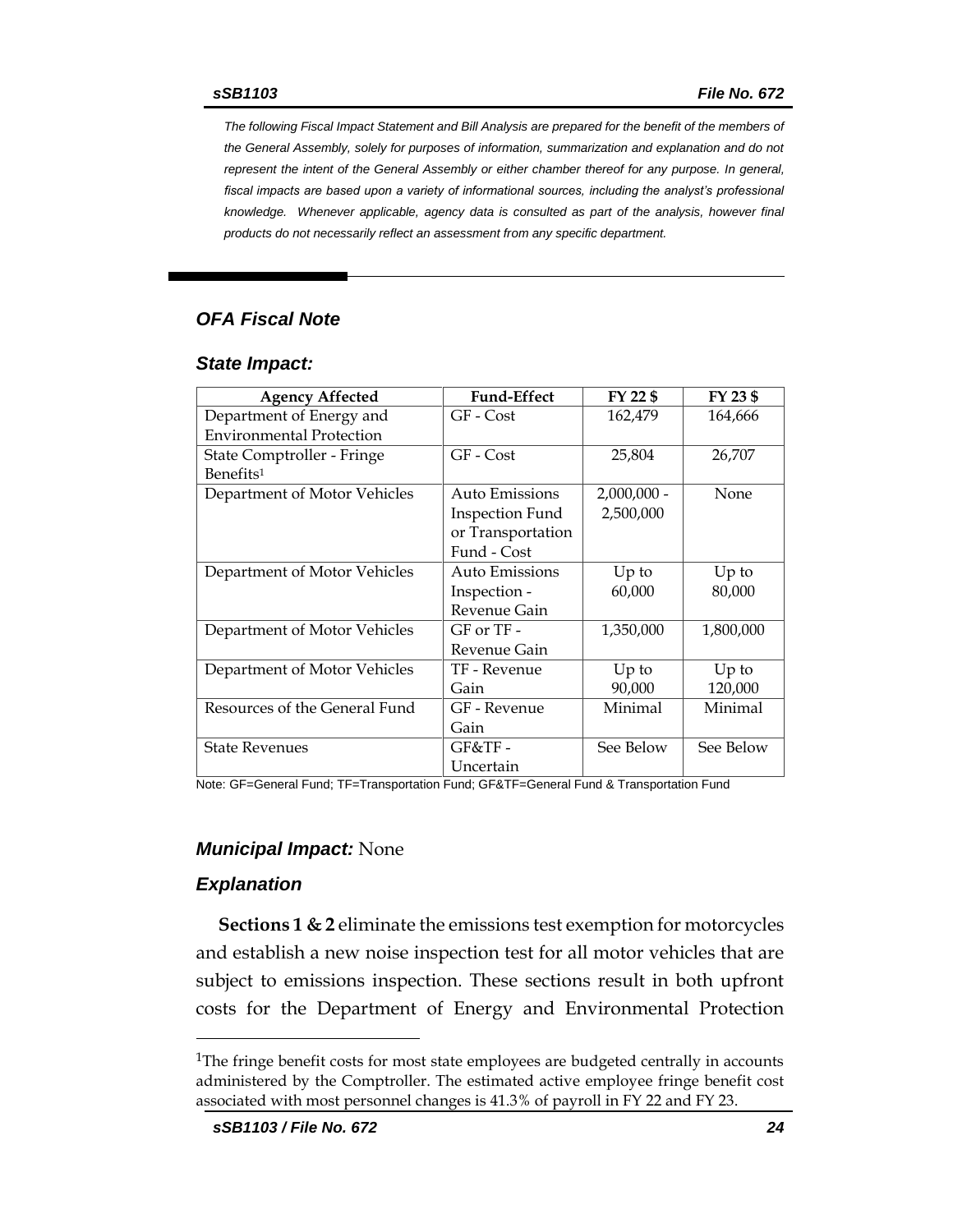(DEEP) and the Department of Motor Vehicles (DMV) to establish the program as well as ongoing inspection and late fee revenue, as described below.

The bill requires DEEP to provide specific technical information to DMV on 1) motorcycle emission control features and equipment and 2) motor vehicle noise inspections, resulting in costs of up to \$100,000 in both FY 22 and FY 23 for a consultant and costs of \$88,283 in FY 22 and \$91,373 in FY 23 for one new Environmental Analyst (inclusive of fringe benefits). These costs are based on similar consultant services provided to DEEP for noise impact assessments as well as on the requirement to furnish technical standards for testing motorcycle emissions because, unlike for light-duty vehicles, federal government regulations do not provide these standards for motorcycles.

The bill results in a cost to DMV of between \$2,000,000 and \$2,500,000 in FY 22 to purchase the requisite decibel testing equipment and to modify the department's information technology systems. It is uncertain whether these costs would be funded through the Auto Emissions Inspection Fund (emissions test revenue) or the STF (DMV's primary funding source).

The bill permits DMV to establish two new fees, including 1) a fee of up to \$20 for each motorcycle emissions test, resulting in a revenue gain of up to \$60,000 in FY 22 and \$80,000 in FY 23 for the Auto Emissions Inspections Fund and 2) an additional fee of up to \$20 for each noise inspection, resulting in a revenue gain of approximately \$1,350,000 in FY 22 and \$1,800,000 in FY 23.2 The bill does not specify the fund where the noise inspection fee would be deposited.

The bill also requires DMV to assess a \$20 fee for late motorcycle emissions reinspection. Assuming a comparable percentage of late fees for motorcycles as DMV has experiences for current passenger vehicles, this is anticipated to result in revenue gain of up to \$90,000 in FY 22 and

 $\overline{a}$ 

<sup>2</sup> Most of the current \$20 emissions fee is retained by DMV's emissions contractor to cover costs of the program. The estimates shown here reflect DMV's share of the fee and is based on registration and emissions data provided by the department.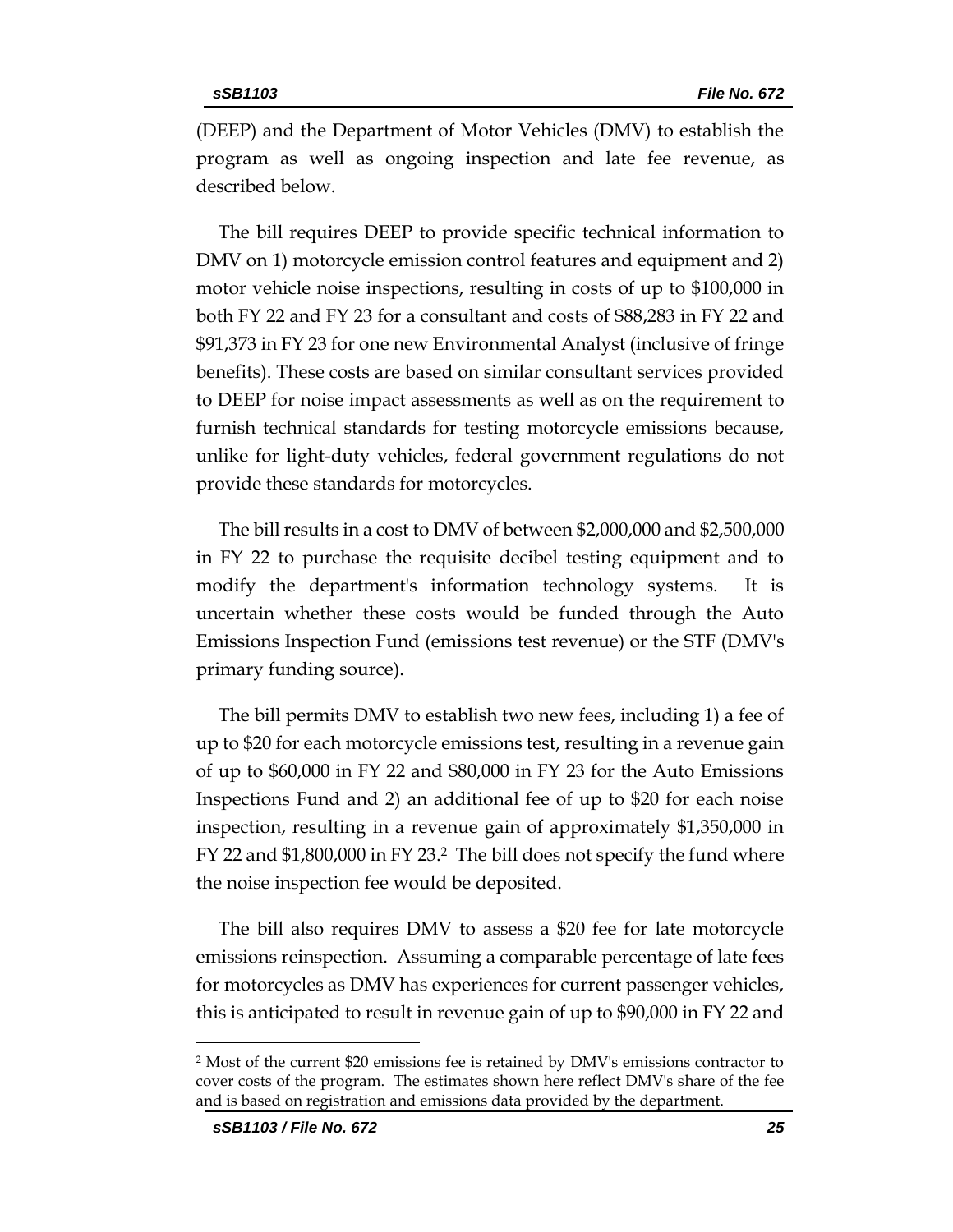up to \$120,000 in FY 23 for the STF.

**Section 3** creates new infractions for violating certain noise provisions of the bill and, to the extent that offenders are fined, results in potential minimal revenue.

**Section 5** subjects the bill's motorcycle and noise inspection requirements to certain civil penalties that DEEP may adopt through regulation. Existing motor vehicle emissions statutes are currently subject to these penalties; however, because DEEP has not adopted any penalty schedule, this section is not expected to result in a fiscal impact.

**Sections 8 & 9** increase to 50% the sales and use tax rate on motorcycles and mufflers that exceed state noise limits. The revenue impact of this provision is uncertain. To the extent the new rate does not affect sales of affected items, there is a revenue gain to the GF and STF. To the extent the increased tax rate results in lower sales volume, there is a revenue loss to the GF and STF.

#### *The Out Years*

The annualized ongoing fiscal impact identified above would continue into the future subject to inflation, the number of vehicles subject to testing, the terms of DMV's emissions administration contract, any civil penalty scheduled adopted by DEEP, or as otherwise described above.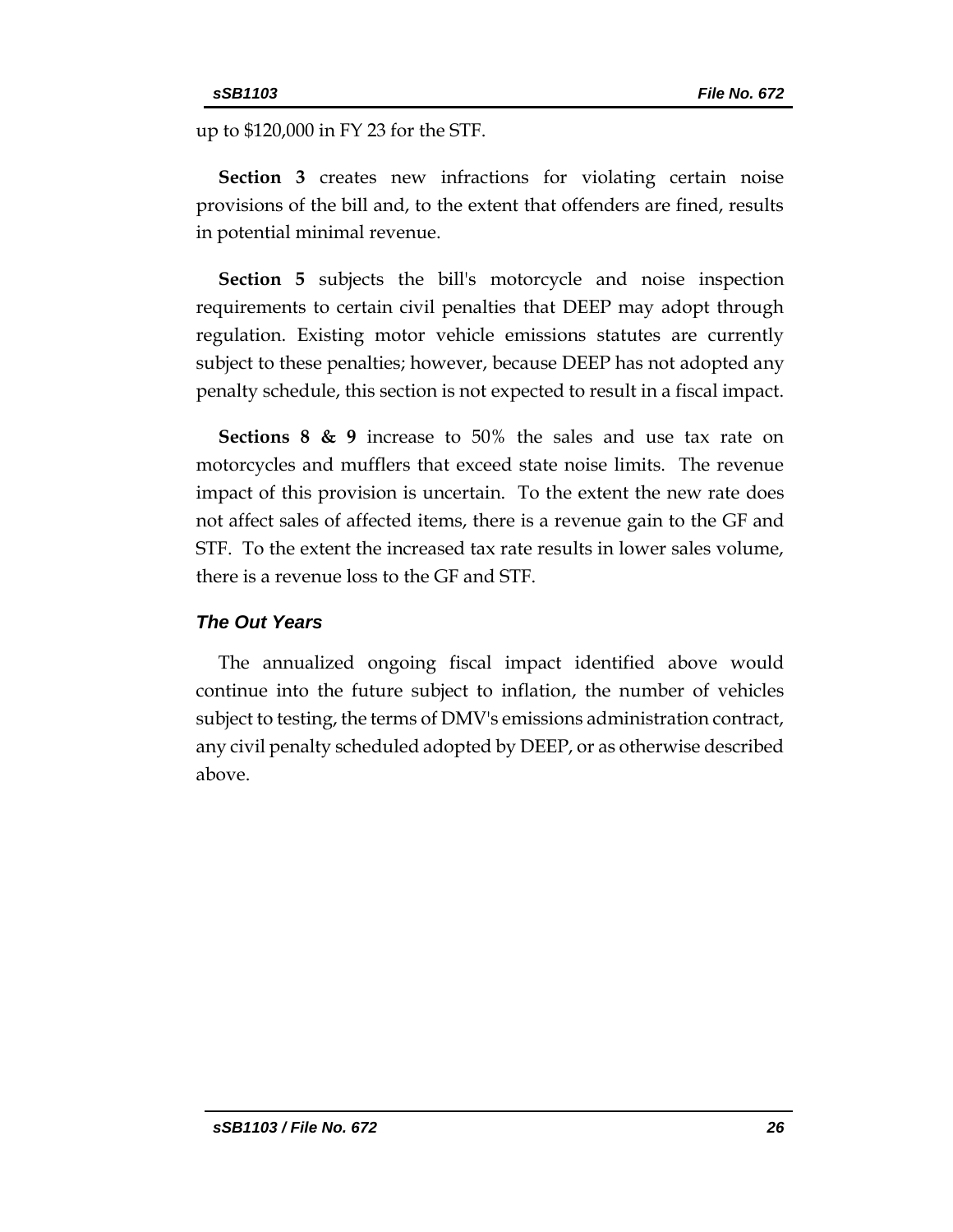## **OLR Bill Analysis sSB 1103**

#### *AN ACT CONCERNING EMISSIONS AND DECIBEL LEVEL TESTING AND THE TAXATION OF CERTAIN MOTORCYCLES AND PARTS.*

#### **SUMMARY**

This bill (1) requires all motor vehicles that must get an emissions inspection to also obtain an inspection of their vehicle's maximum decibel (dB) level (i.e., noise inspection) to determine compliance with vehicle noise limits (see BACKGROUND) and (2) subjects most motorcycles to emissions inspection requirements.

The bill also increases to 50% the sales and use tax rate on motorcycles and aftermarket motorcycle mufflers that exceed existing noise limits.

The bill's provisions on noise inspections generally parallel those for emissions inspections. Among other things, they (1) allow the Department of Motor Vehicles (DMV) to establish a fee for noise inspections; (2) allow DMV to enter into or amend agreements with contractors to provide noise inspections; (3) require the Department of Energy and Environmental Protection (DEEP) to provide DMV with technical information, including testing techniques, standards, and instructions; and (4) allow the DMV commissioner to deny or revoke a registration if a motor vehicle does not receive a noise inspection or fails to pay a required fee.

Finally, the bill allows DMV to adopt regulations to implement the motorcycle emissions inspection and noise inspection requirements.

EFFECTIVE DATE: October 1, 2021, and the sales and use tax provisions are applicable to sales on or after that date.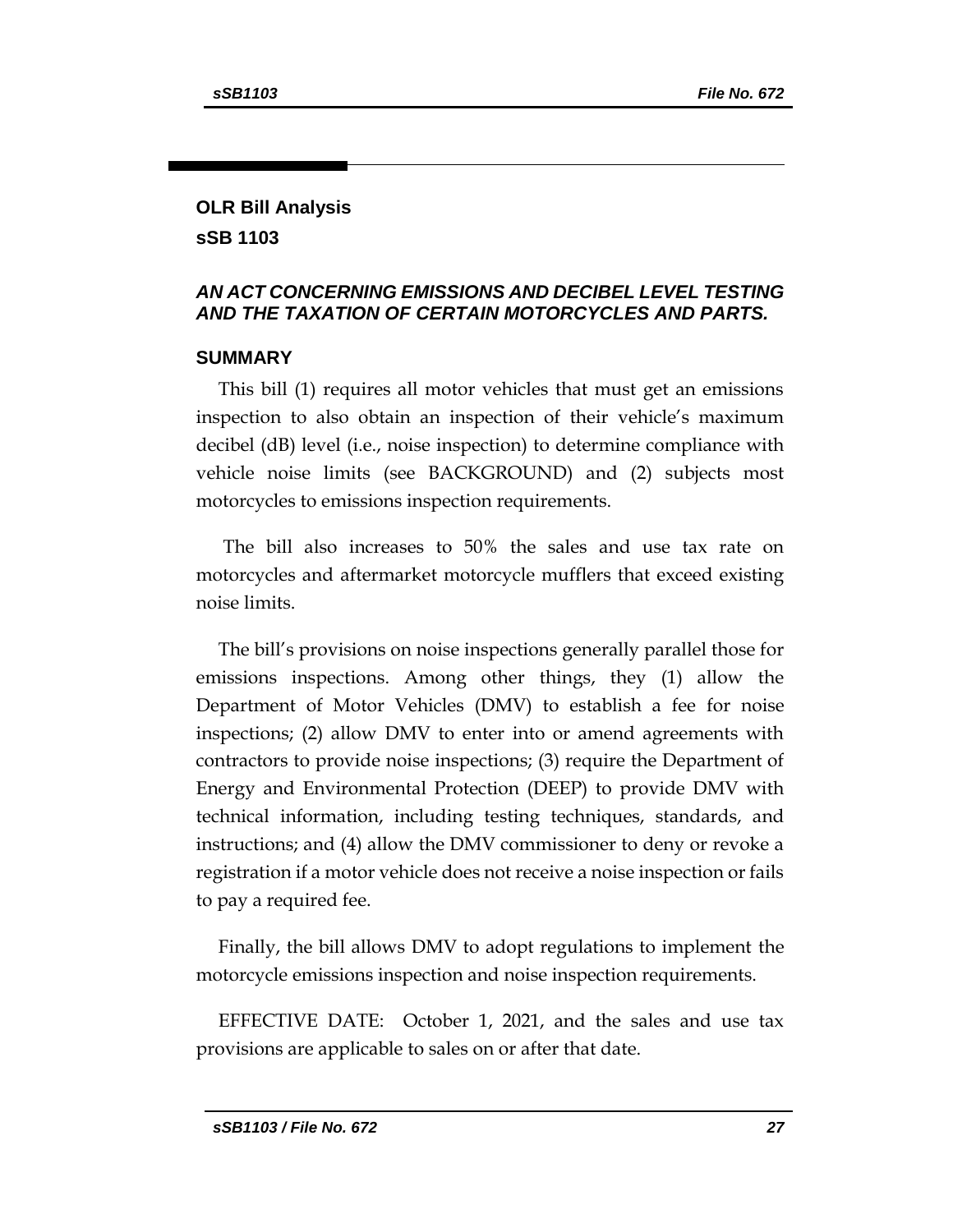#### **§§ 1-6 — MOTORCYCLE EMISSIONS INSPECTIONS & MOTOR VEHICLE NOISE INSPECTI0NS**

#### *Motorcycle Emissions Inspections (§ 1)*

The bill eliminates the general emissions inspection exemption for motorcycles, thus subjecting most motorcycles to biennial emissions inspections. As under current law for other motor vehicles, motorcycles four or fewer model years old are exempt from inspection.

## *Motor Vehicle Noise Level Inspections (§§ 2(a), 3(b) & (c))*

The bill requires each motor vehicle that must have an emissions inspection to also get a noise inspection when it is presented for an emissions inspection. The bill caps the maximum decibel level for a motor vehicle at the existing state's noise limit, when it is measured using procedures in existing law (see BACKGROUND).

**Prohibitions.** The bill prohibits vehicles subject to noise inspections from being driven in the state without being tested in accordance with the schedule the commissioner prescribes.

The bill also (1) prohibits motor vehicle dealers from selling any vehicle that has not had a noise inspection or met the noise limit requirements and (2) specifically prohibits people, firms, and corporations from driving or allowing to be driven a motor vehicle that has not received a noise inspection and found to be in compliance with the noise limits. Violations of either of these provisions are infractions, but the fine for a first violation is \$50.

Existing law already prohibits selling new vehicles that produce a maximum decibel level that exceeds the law's noise limit (CGS § 14-80a).

*Registration Penalties.* The bill allows the DMV commissioner to deny a registration issuance or renewal or revoke an existing registration if a motor vehicle does not receive a noise inspection as required or fails to pay the required fee.

*Waivers and Retests.* The bill allows the DMV commissioner to do the following: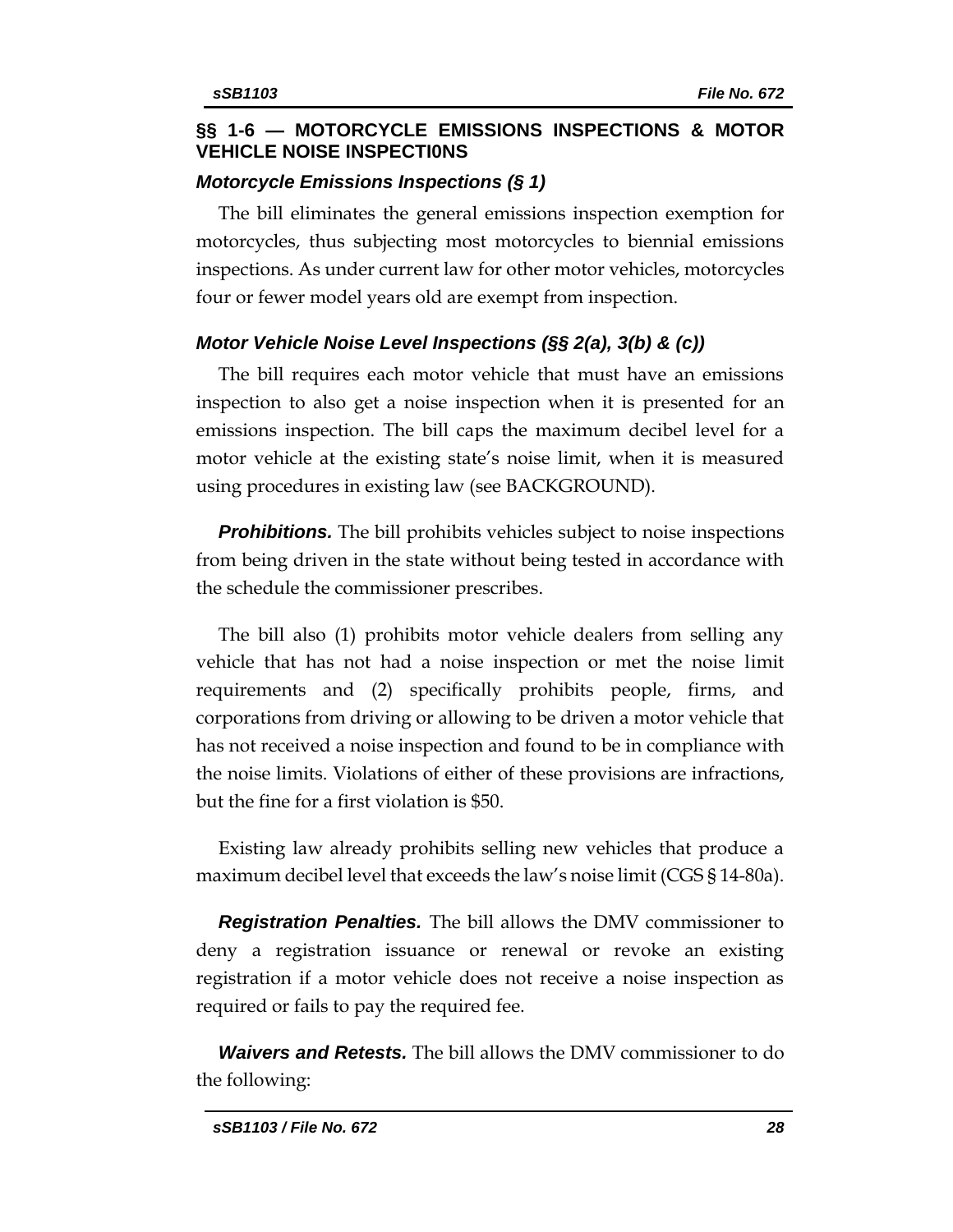- 1. grant waivers from complying with the standards for vehicles that fail the inspection and require repair costs that the commissioner determines are unreasonable;
- 2. determine compliance of a vehicle that fails a noise inspection retest using a complete physical and functional diagnosis and vehicle inspection showing that no additional noise-related repairs are needed; and
- 3. grant one extension, for up to two years, for obtaining needed repairs if the owner has economic hardship.

### *DEEP Standards and Technical Information (§ 2(b))*

The bill requires the DEEP commissioner to consult with the DMV commissioner and provide DMV with technical information, including testing techniques, standards, and instructions for (1) motorcycle emission control features and equipment and (2) motor vehicle noise inspections. The standards must be (1) consistent with federal law and applicable DEEP regulations and (2) periodically reviewed and, if necessary, revised by DEEP to achieve the inspection programs' objectives. DEEP already does this for the existing emissions inspection program.

## *Agreements With Contractors (§ 2(c))*

The bill allows the DMV commissioner to enter into a negotiated inspection agreement with one or more independent contractors, in accordance with the existing emissions inspection law, to provide for leasing, constructing, equipping, maintaining, or operating a system of official emissions inspection stations in numbers and locations as needed to provide (1) motorcycle owners reasonably convenient access to inspection facilities and (2) motor vehicle owners reasonably convenient access to noise inspection. The commissioner may also amend existing agreements to allow emission facilities to provide emissions inspections to motorcycles and noise inspections to all motor vehicles. All contractors and inspection facilities must comply with applicable provisions in the emissions inspection laws.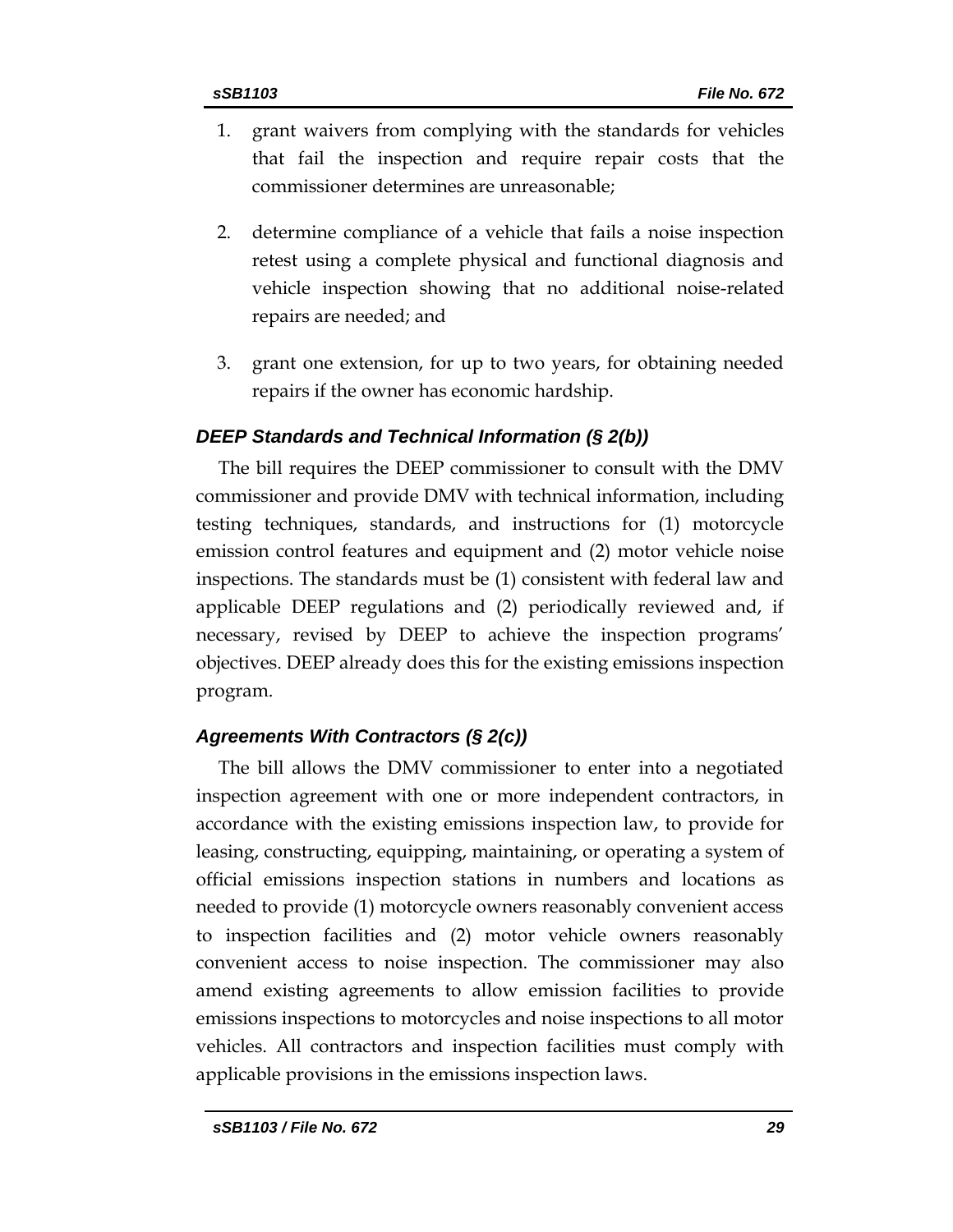#### *Testing Fees (§ 2(d))*

The bill requires the DMV commissioner, with the Office of Policy and Management secretary's approval, to establish and modify motorcycle emissions inspection or reinspection fees, which may not exceed \$20 each. (This is the same fee amount available under the existing emissions inspection law, and in practice, the fee is \$20.)

The bill also allows the commissioner to establish and modify an additional fee for motor vehicle noise inspection, as long as it does not exceed the emissions test fee.

Under the bill, the fees must be paid as the commissioner prescribes. And if the inspection programs' costs, including administrative costs and payments to contractors, exceed fee income, the state must cover the excess costs.

*Late Fees and Reinspection After Repair.* The bill applies the same late fees (\$20) and reinspection requirements to motorcycle emissions inspections that apply to existing emissions inspections. (It is unclear whether these apply to noise inspections.)

#### *Liability (§ 4)*

The bill extends to motorcycle emissions inspection and motor vehicle noise inspection violations certain liability provisions that apply to existing emissions inspection violations. Specifically, it makes anyone who knowingly or negligently violates the bill's inspection requirements or a related regulation, order, or permit issued by DEEP, liable to the state for the state's reasonable costs to detect, investigate, control, and abate the violation. A violator is also liable for (1) the state's reasonable costs to restore natural resources to their condition before the violation or (2) damages caused by the violation.

#### *Civil Penalties (§ 5)*

Existing law requires the DEEP commissioner to adopt regulations on the civil penalties that may be imposed for causing, maintaining, or engaging in a condition that violates certain environmental laws, or associated regulations, orders, or permits. The penalty must be of an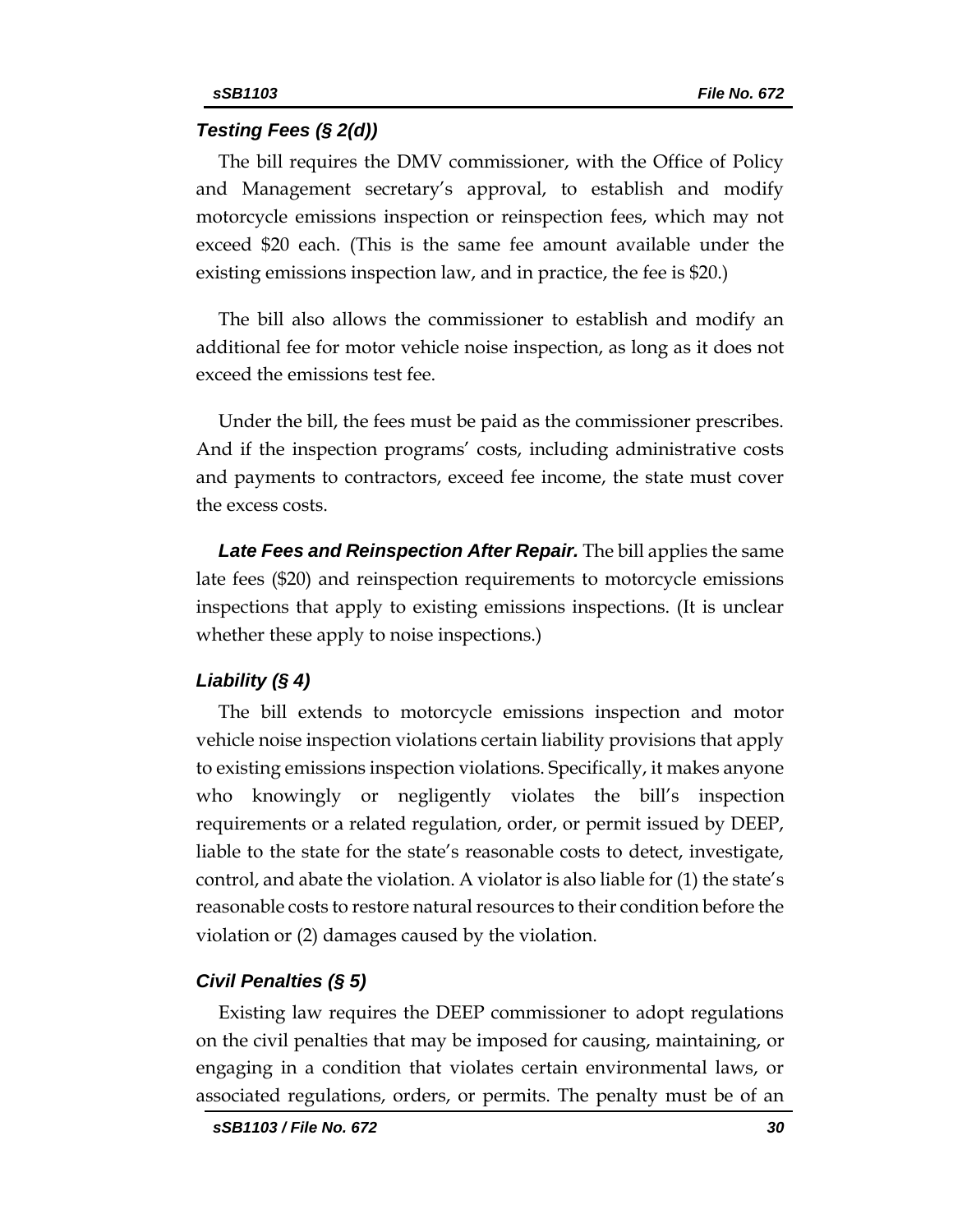amount to ensure compliance but cannot exceed \$25,000 per day. The motor vehicles emission inspection statute is already subject to this penalty provision and the bill applies it to the bill's noise inspection requirement. (DEEP has not adopted any penalty.)

### *DEEP as Agent of the State (§ 6)*

The bill makes DEEP the official agent of the state in all matters concerning noise inspections under any current and future federal laws. This provision applies under existing law to the emissions inspection statute.

### **§ 3 — MODIFYING OR REMOVING NOISE LIMITING EQUIPMENT**

In addition to existing related requirements (see below), the bill prohibits anyone from (1) failing to maintain, in good working order, any vehicle equipment or feature that limits the maximum decibel level the vehicle produces to a level at or below the law's noise limit or (2) removing, dismantling, or otherwise making the equipment or feature inoperable.

Under the bill, vehicle owners who violate these prohibitions face registration revocation, unless all parts and equipment that control noise are made operable and in good working order within 60 days after receiving a violation notice from DMV. Failing to maintain the equipment in good working order is also considered failing to comply with the bill's noise inspection requirements.

Existing law has the following related motor vehicle equipment requirements:

- 1. Motor vehicles and devices on them must be operated, equipped, constructed, and adjusted to prevent unnecessary or unusual noise.
- 2. Motor vehicles operated by internal combustion engines must have a muffler or mufflers designed to prevent excessive, unusual, or unnecessary exhaust noise.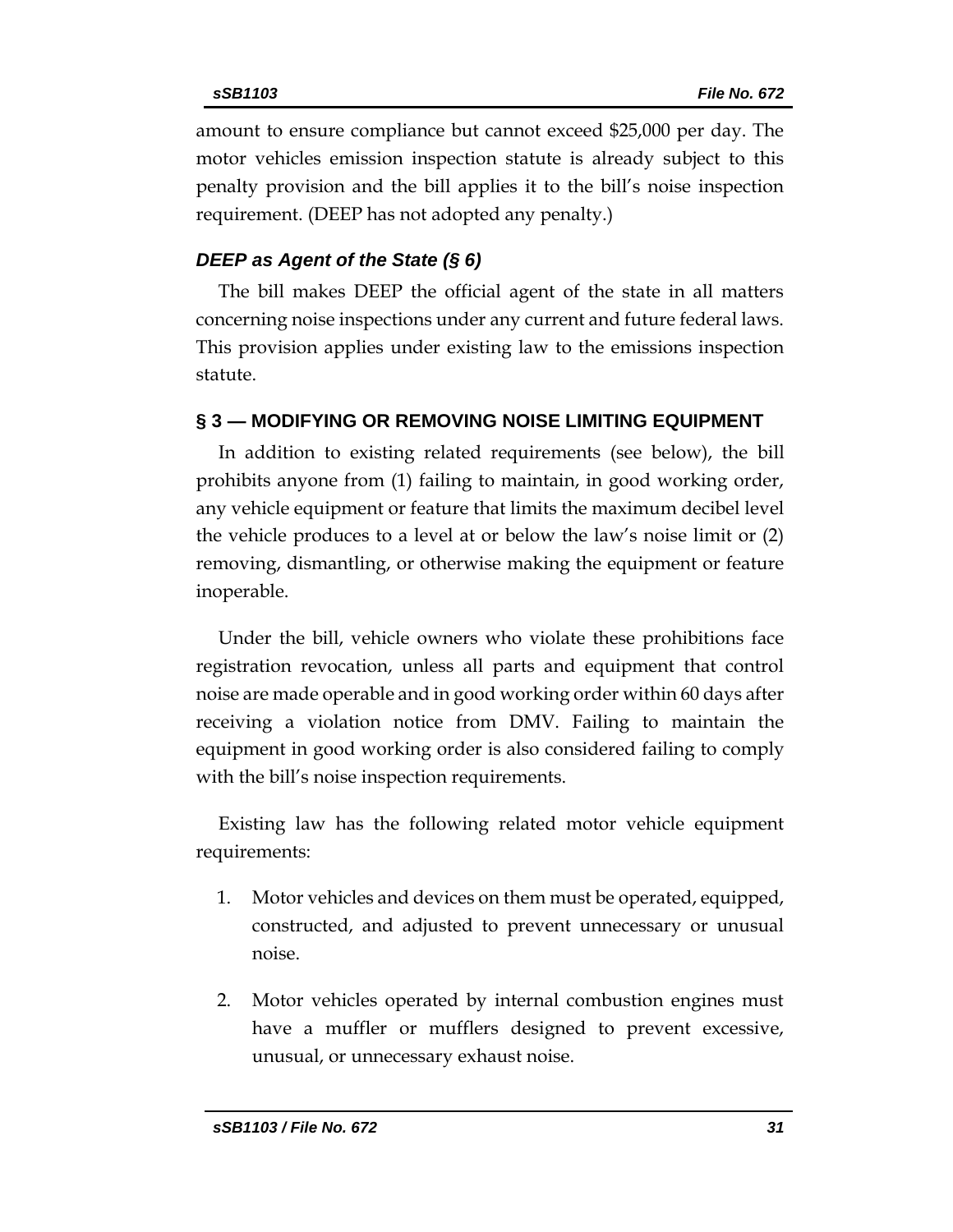- 3. Vehicle owners must maintain mufflers in good working order and ensure that the muffler is in use when driving the vehicle.
- 4. No one may remove all or part of a vehicle's muffler, except to repair or replace the muffler or part to more effectively prevent noise.

By law, anyone who violates the above existing requirements faces a \$150 fine (CGS § 14-80).

#### **§§ 3 & 7 — STATEMENTS OF COMPLIANCE**

The bill requires sellers of motor vehicles to provide certain statements attesting that the vehicles they sold comply with the state's noise limit. Specifically, motor vehicle dealers must include with each sales tax return provided to the Department of Revenue Services a statement attesting that each vehicle sold during the return period did not exceed the noise limit. For casual sales, the vehicle's seller must provide the purchaser with this statement, and the purchaser must include a copy of it with the use tax payment when registering the vehicle with DMV.

## **§§ 8 & 9 — SALES AND USE TAX ON LOUD MOTORCYCLES AND MUFFLERS**

#### *Motorcycles*

The bill increases to 50% the sales and use tax rate on motorcycles that exceed state noise limits. Under current law, the sales and use tax rate for motorcycles is 6.35%, except for motorcycles (1) with sales prices above \$50,000, which are taxed at 7.75%, or (2) sold to certain active duty military members, which are taxed at 4.5%.

The bill also makes conforming changes to direct revenue from the tax imposed at this new rate to the Special Transportation Fund (STF). Existing law directs an increasing portion of sales tax revenue from motor vehicle sales to the STF.

#### *Aftermarket Mufflers*

The bill also increases to 50% from 6.35% the sales and use tax rate on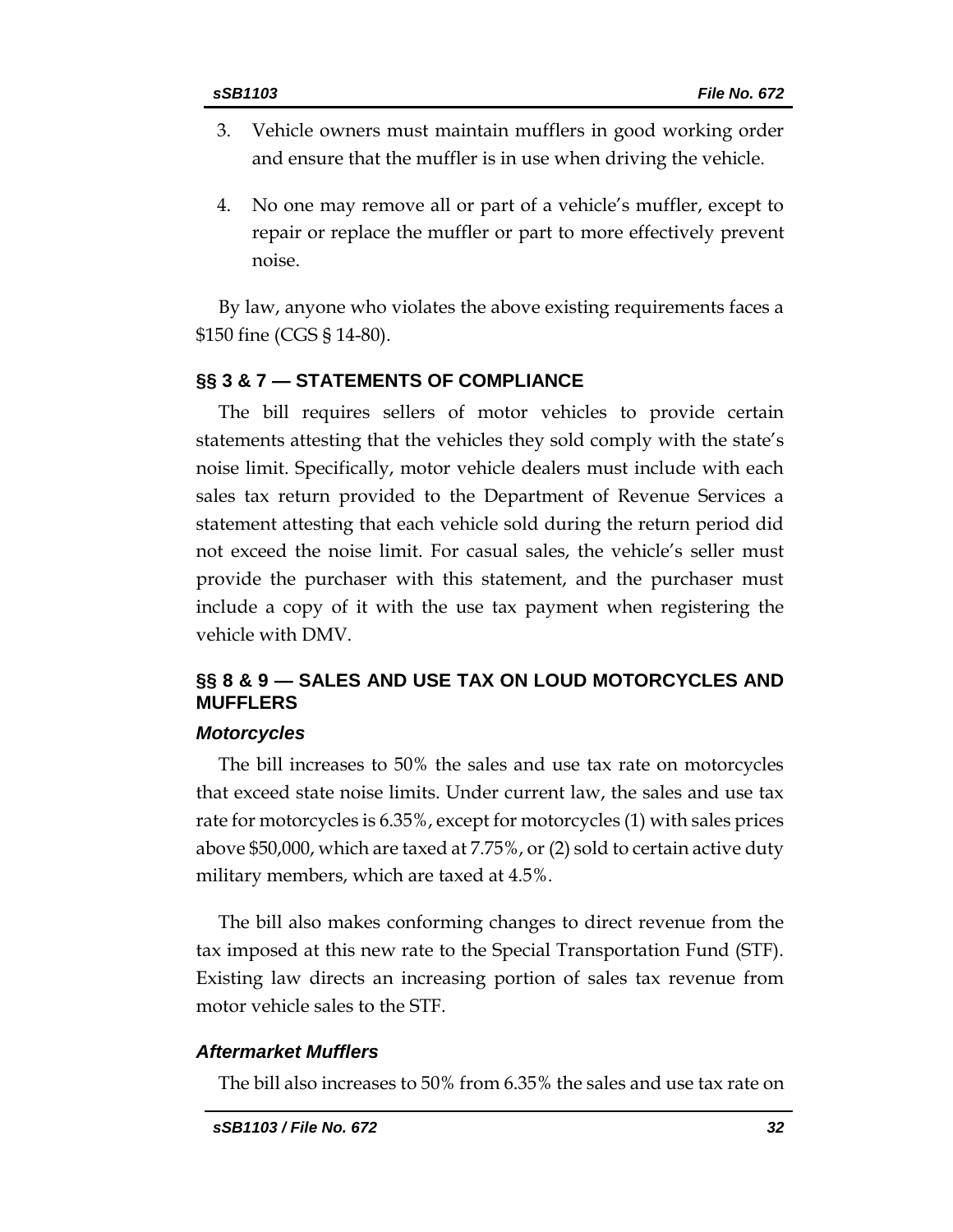aftermarket motorcycle mufflers that exceed state noise limits. (It is unclear how a retailer would determine if a muffler would exceed these levels without it being attached to a vehicle since the maximum levels and the testing for compliance apply to operating vehicles, not specific parts.)

## **BACKGROUND**

### *Vehicles Subject to Emissions Inspections*

State emissions inspection requirements apply to all motor vehicles except the following:

- 1. vehicles with a gross vehicle weight rating (GVWR) of more than 10,000 pounds;
- 2. electric vehicles, bicycles, or foot scooters;
- 3. bicycles with motors attached;
- 4. vehicles with temporary registrations or new vehicles at the time of initial registration;
- 5. vehicles manufactured at least 25 years ago or that are four or fewer model years old;
- 6. registered vehicles that are not designed primarily for highway use (e.g., snowmobiles and dirtbikes);
- 7. farm vehicles;
- 8. diesel-powered type II school buses;
- 9. vehicles operated by dealers or repairers to and from (a) a purchase or sale location or (b) an emissions testing site; and
- 10. vehicles registered as composite vehicles (CGS § 14-164c; Conn. Agencies Regs. § 14-164c-3b).

## *Noise Limits for Motor Vehicles*

State law charges the DMV commissioner with setting motor vehicle